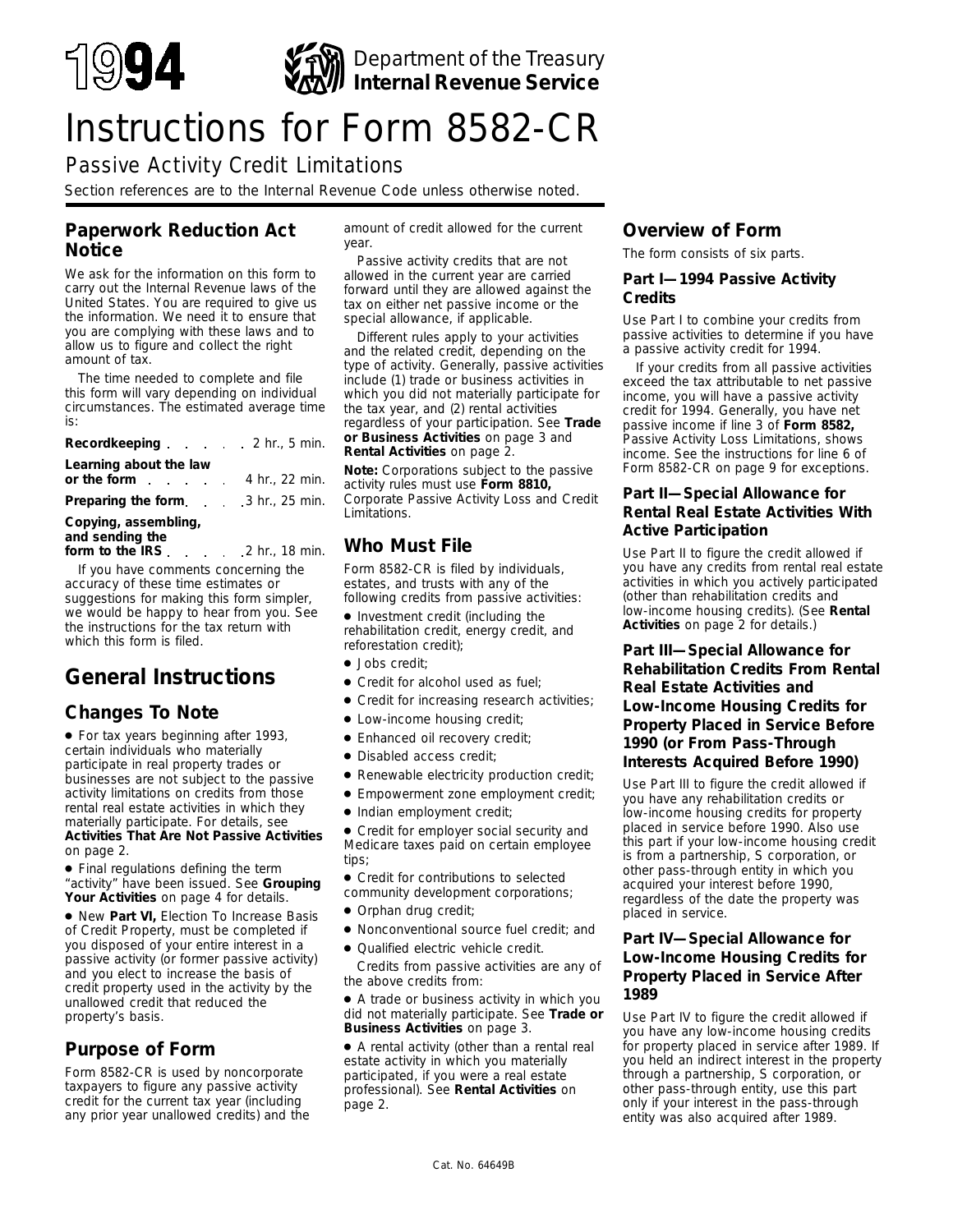#### **Part V—Passive Activity Credit Allowed**

Use Part V to figure the amount of the passive activity credit (as determined in Part I) that is allowed for 1994 for all passive activities.

### **Part VI—Election to Increase Basis of Credit Property**

Complete Part VI if you disposed of your entire interest in a passive activity and you elect to increase the basis of the credit property used in the activity by the unallowed credit that reduced the basis of the property.

**Note:** *Before reading the instructions that follow, see Example of How To Complete Form 8582-CR, which begins on page 5. The example goes through a four-step analysis of how the form and worksheets should be completed for a partner in a limited partnership that has a low-income housing credit. This example may provide enough information to complete the form and worksheets without reading all of the instructions.*

# **Activities That Are Not Passive Activities**

The following are not passive activities:

**1.** Trade or business activities in which you materially participated for the tax year.

**2.** For tax years beginning after 1993, any rental real estate activity in which you materially participated, if you were a "real estate professional" for the tax year. You were a real estate professional only if you met both of the following conditions:

**a.** More than half of the personal services you performed in trades or businesses were performed in real property trades or businesses in which you materially participated, and

**b.** You performed more than 750 hours of services in real property trades or businesses in which you materially participated.

For purposes of this rule, each interest in rental real estate is a separate activity, unless you elect to treat all interest in rental real estate as one activity.

If you were married filing jointly, either you or your spouse must separately meet both of the above conditions without taking into account services performed by the other spouse.

A real property trade or business is any real property development, redevelopment, construction, reconstruction, acquisition, conversion, rental, operation, management, leasing, or brokerage trade or business. Services you performed as an employee are not treated as performed in a real property trade or business unless you owned more than 5% of the stock (or more than 5% of the capital or profits interest) in the employer.

**3.** An interest in an oil or gas well drilled or operated under a working interest if at any time during the tax year you held the working interest directly or through an

**Page 2**

entity that did not limit your liability (such as a general partner interest in a partnership). This exception applies regardless of whether you materially participated in the activity for the tax year.

If, however, your liability was not unlimited for the entire year (e.g., you converted your general partner interest to a limited partner interest during the year), some of your income and losses from the working interest may be treated as passive activity gross income and passive activity deductions. See Temporary Regulations section 1.469-1T(e)(4)(ii).

**4.** The rental of a dwelling unit you used as a residence if section 280A(c)(5) applies. This exception applies if you rented out a dwelling unit that you also used as a home during the year for a number of days that exceeds the greater of 14 days or 10% of the number of days during the year that the home was rented at a fair rental.

**5.** An activity of trading personal property for the account of owners of interests in the activity. See Temporary Regulations section 1.469-1T(e)(6).

**6.** An interest as a qualified investor in a qualified low-income housing project under section 502 of the Tax Reform Act of 1986 for any tax year in the relief period. See **Pub. 925,** Passive Activity and At-Risk Rules.

Credits from activities that are not passive activities should not be entered on Form 8582-CR. However, they may be subject to other limitations.

# **Rental Activities**

A rental activity is a passive activity even if you materially participated in the activity (other than a rental real estate activity in which you materially participated, if you were a real estate professional).

However, if you meet any one of the six exceptions listed below, the rental of the property is not treated as a rental activity. See **Reporting Credits From the Activities** on page 3 if you meet any of the exceptions.

An activity is a rental activity if tangible property (real or personal) is used by customers or held for use by customers, and the gross income (or expected gross income) from the activity represents amounts paid (or to be paid) mainly for the use of the property. The activity is considered a rental activity even if the use is under a lease, a service contract, or some other arrangement that is not called a lease.

### **Exceptions**

An activity is **not** a rental activity if:

**1.** The **average period of customer use** of the rental property is 7 days or fewer.

Figure the average period of customer use for a class of property by dividing the total number of days in all rental periods by the number of rentals during the tax year. If the activity involves renting more than one class of property, multiply the average period of customer use of each class by the ratio of the gross rental

income from that class to the activity's total gross rental income. The activity's average period of customer use equals the sum of these class-by-class average periods weighted by gross income. See Regulations section 1.469-1(e)(3)(iii).

**2.** The **average period of customer use** (defined above) of the rental property is 30 days or less, and **significant personal services** were provided in making the rental property available for customer use.

**Significant personal services** include only services performed by individuals. In determining whether personal services are significant, all the relevant facts and circumstances are considered. Facts and circumstances include the frequency of the services, the type and amount of labor required to perform the services, and the value of the services relative to the amount charged for use of the property.

**3. Extraordinary personal services** were provided in making the rental property available for customer use.

Services provided in making rental property available for customer use are **extraordinary personal services** only if the services are performed by individuals, and the customers' use of the rental property is incidental to their receipt of the services.

**4.** The rental of the property is **incidental** to a nonrental activity.

The rental of property is **incidental** to an activity of holding property for investment if the main purpose of holding the property is to realize a gain from the appreciation of the property, and the gross rental income is less than 2% of the smaller of the **unadjusted basis** of the property or the fair market value of the property.

**Unadjusted basis** means the cost of the property without regard to depreciation deductions or any other adjustment described in section 1016 that reduces basis.

The rental of property is **incidental** to a trade or business activity if:

**a.** You own an interest in the trade or business activity during the tax year;

**b.** The rental property was mainly used in the trade or business activity during the tax year or during at least 2 of the 5 preceding tax years; and

**c.** The gross rental income from the property is less than 2% of the smaller of the unadjusted basis of the property or the fair market value of the property.

Lodging provided for the employer's convenience to an employee or the employee's spouse or dependents is incidental to the activity or activities in which the employee performs services.

**5.** You customarily make the rental property available during defined business hours for nonexclusive use by various customers.

**6.** You provide property for use in a nonrental activity of a partnership, an S corporation, or joint venture in your capacity as an owner of an interest in such partnership, S corporation, or joint venture.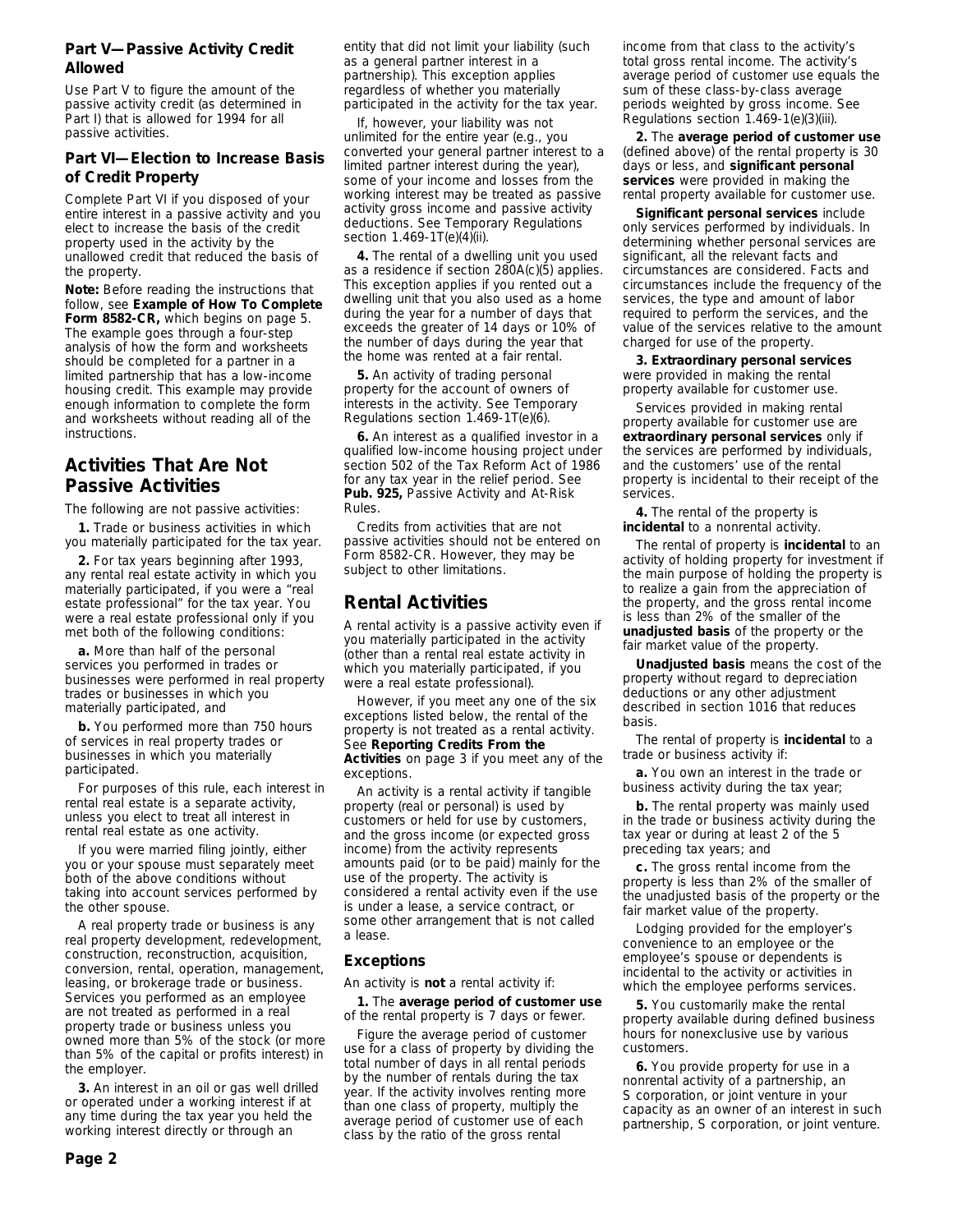# **Reporting Credits From the Activities**

If you meet any of the six exceptions listed above, your rental of the property is not a rental activity. You then must determine whether your rental of the property is a trade or business activity and, if so, whether you materially participated in the activity for the tax year (see **Trade or Business Activities** and **Material Participation** below). If the activity is a trade or business activity in which you did not materially participate, enter the credits from the activity in Worksheet 4 on page 11.

If you meet any of the six exceptions listed above, and the activity is a trade or business activity in which you materially participated, report the credits from the activity on the form you normally use.

If you **did not** meet any of the six exceptions, the rental activity is generally a passive activity. Special rules apply if you conduct the rental activity through a publicly traded partnership (PTP). See **Publicly Traded Partnerships (PTPs)** on page 14. If the rental activity is not conducted through a PTP, the passive rental activity is entered in Worksheet 1, 2, 3, or 4 on pages 10 and 11.

Worksheet 1 is for credits (other than rehabilitation credits and low-income housing credits) from passive rental real estate activities in which you actively participated. However, married individuals who file separate tax returns but did not live apart at all times during the tax year must use Worksheet 4 even if there was active participation.

Worksheet 2 is for rehabilitation credits from passive rental real estate activities and low-income housing credits for property placed in service before 1990. This worksheet is also used for low-income housing credits from a partnership, S corporation, or other pass-through entity if your interest in the pass-through entity was acquired before 1990, regardless of the date the property was placed in service.

Worksheet 3 is for low-income housing credits for property placed in service after 1989 (unless held through a pass-through entity in which you acquired your interest before 1990).

Worksheet 4 is for credits from passive trade or business activities in which you did not materially participate and passive rental real estate activities without active participation (but not rehabilitation credits from passive rental real estate activities and low-income housing credits).

See **Special Allowance for Credits From Active Participation in Rental Real Estate Activities** below.

# **Special Allowance for Credits From Active Participation in Rental Real Estate Activities**

If you actively participated in a passive rental real estate activity, you may be able to claim credits from the activity for the tax attributable to a special allowance of up to

\$25,000, reduced by any passive losses allowed under this exception on Form 8582. The special allowance also applies to low-income housing credits and rehabilitation credits from a rental real estate activity, even if you did not actively participate in the activity. The credits allowed under the special allowance are in addition to the credits allowed for the tax attributable to net passive income.

Married individuals filing separate returns who did not live apart at all times during the year and trusts cannot use the special allowance. An estate can use the special allowance only for its tax years ending less than 2 years after the decedent's death.

Only individuals and qualifying estates can actively participate in a rental real estate activity. Limited partners cannot actively participate unless future regulations provide an exception. In addition, you are not considered to actively participate in a rental real estate activity if at any time during the tax year your interest (including your spouse's interest) in the activity was less than 10% (by value) of all interests in the activity.

Active participation is a less stringent requirement than material participation (see **Material Participation** on page 4). You may be treated as actively participating if you participated, for example, in making management decisions or arranging for others to provide services (such as repairs) in a significant and bona fide sense. Management decisions that can count as active participation include approving new tenants, deciding on rental terms, approving capital or repair expenditures, and other similar decisions.

An estate is treated as actively participating for tax years ending less than 2 years after the date of the decedent's death if the decedent would have satisfied the active participation requirements for the activity for the tax year in which the decedent died. Such an estate is a qualifying estate.

The maximum special allowance that single individuals and married individuals filing a joint return for the tax year can qualify for is \$25,000. The maximum is \$12,500 in the case of married individuals who file separate returns for the tax year but only if they lived apart at all times during the tax year. The maximum special allowance for which an estate can qualify is \$25,000 reduced by the special allowance for which the surviving spouse qualified.

If your modified adjusted gross income (as defined in the instructions for line 10 on page 9) is \$100,000 or less (\$50,000 or less if married filing separately), figure your credits based on the amount of the maximum special allowance referred to in the preceding paragraph. If your modified adjusted gross income is more than \$100,000 (\$50,000 if married filing separately), the special allowance is limited to 50% of the difference between \$150,000 (\$75,000 if married filing separately) and your modified adjusted gross income. When modified adjusted gross income is \$150,000 or more

(\$75,000 or more if married filing separately), there is no special allowance.

However, for low-income housing credits for property placed in service before 1990, and rehabilitation credits, the limits on modified adjusted gross income are increased. If your modified adjusted gross income is more than \$200,000 (\$100,000 if married filing separately), the special allowance is limited to 50% of the difference between \$250,000 (\$125,000 if married filing separately), and your modified adjusted gross income. When modified adjusted gross income is \$250,000 or more (\$125,000 or more if married filing separately), there is no special allowance.

The modified adjusted gross income limitation does not apply when figuring the special allowance for low-income housing credits for property placed in service after 1989 (other than from a pass-through entity in which you acquired your interest before 1990).

**Reporting credits from rental real estate activities.—**Complete Part I first to determine your credits from all rental real estate activities and your passive activity credit. You have a passive activity credit if line 7 shows an amount other than zero. Complete Part II if you have credits (other than low-income housing and rehabilitation credits) from rental real estate activities in which you actively participated. Complete Part III if you have low-income housing credits from property placed in service before 1990 (or any low-income housing credits from a pass-through entity in which you acquired your interest before 1990), or rehabilitation credits from rental real estate activities. Complete Part IV if you have low-income housing credits for property placed in service after 1989 (other than from a pass-through entity in which you acquired your interest before 1990).

**Caution:** *You cannot claim the low-income housing credit on any qualified low-income housing project if you or any other individual use the transitional rule for the passive loss rules under section 502 of the Tax Reform Act of 1986.*

# **Trade or Business Activities**

A trade or business activity is an activity (other than a rental activity or an activity treated as incidental to an activity of holding property for investment) that:

**1.** Involves the conduct of a trade or business (within the meaning of section 162),

**2.** Is conducted in anticipation of starting a trade or business, or

**3.** Involves research or experimental expenditures deductible under section 174 (or that would be if you chose to deduct rather than capitalize them).

#### **Reporting Credits From the Activities**

**Trade or business activities with material participation.—**If you materially participated in a trade or business activity, the activity is not a passive activity. Report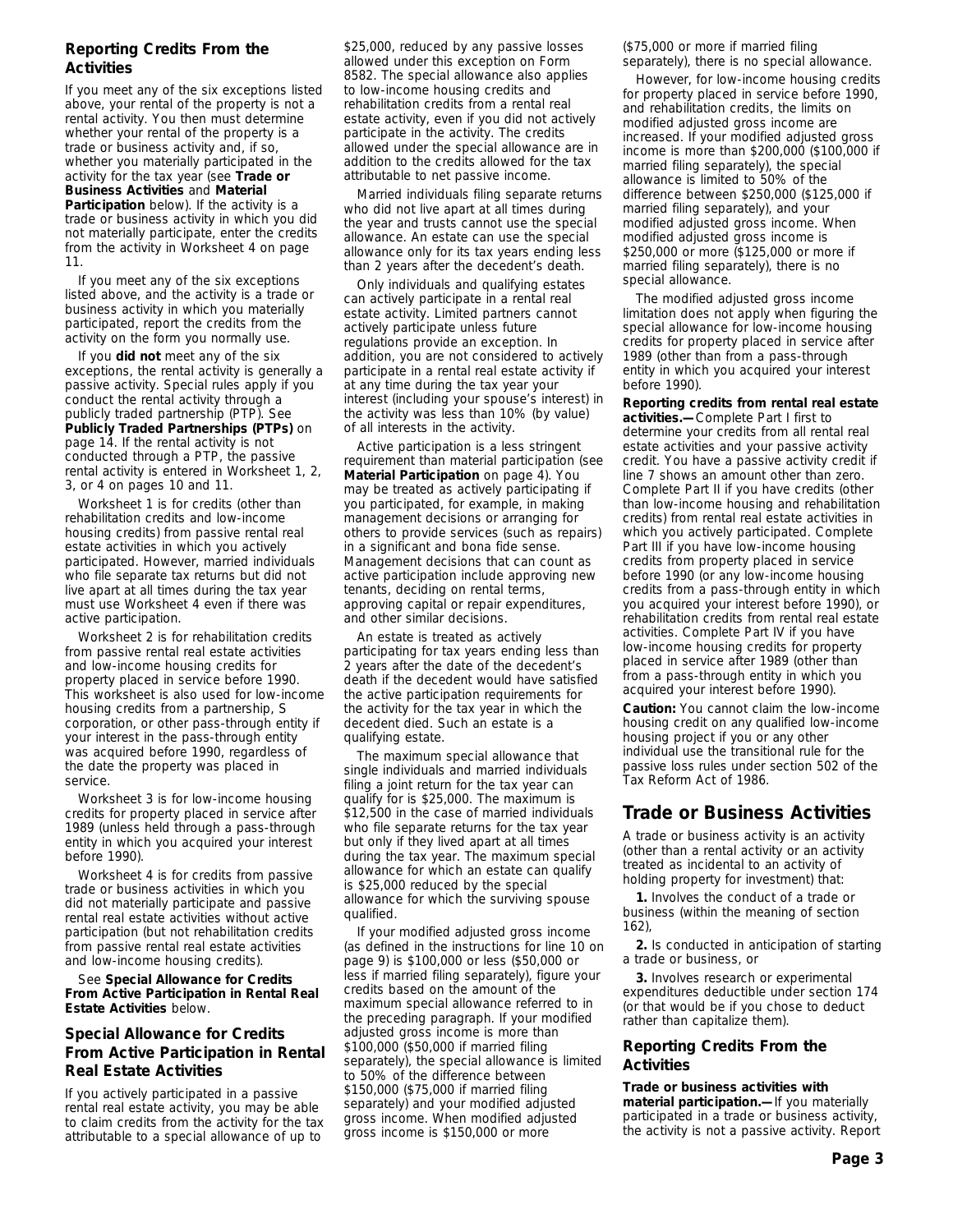the credits from the activity on the form you normally use.

**Trade or business activities without material participation.—**If you did not materially participate in a trade or business activity, the activity is a passive activity. In general, you must use Worksheet 4 on page 11 to determine the amount to enter on Form 8582-CR for each trade or business activity in which you did not materially participate. However, if you held the activity through a PTP, special rules apply. See **Publicly Traded Partnerships (PTPs)** on page 14.

# **Material Participation**

**In general.—**Participation, for purposes of the material participation tests listed below, generally includes any work you did for an activity if you owned an interest in the activity at the time you did the work. The capacity in which you did the work does not matter. However, work is not treated as participation if it is not work that an owner would customarily do in the same type of activity and one of your main reasons for doing the work was to avoid the disallowance of losses or credits from the activity under the passive activity rules.

Work you did as an investor in an activity is not treated as participation unless you were directly involved in the day-to-day management or operations of the activity. Work done as an investor includes:

**1.** Studying and reviewing financial statements or reports on operations of the activity.

**2.** Preparing or compiling summaries or analyses of the finances or operations of the activity for your own use.

**3.** Monitoring the finances or operations of the activity in a nonmanagerial capacity.

You may prove your participation in an activity by any reasonable means. You do not have to maintain contemporaneous daily time reports, logs, or similar documents if you can establish your participation by other reasonable means. Reasonable means for this purpose may include, but are not limited to, identifying services performed over a period of time and the approximate number of hours spent performing the services during that period, based on appointment books, calendars, or narrative summaries.

Participation by your spouse during the tax year in an activity you own may be counted as your participation in the activity. Your spouse's participation may be included as your participation even if your spouse did not own an interest in the activity and whether or not you and your spouse file a joint return for the tax year.

**Tests for individuals.—**You materially participated for the tax year in an activity if you satisfy one or more of the following tests:

**1.** You participated in the activity for more than 500 hours.

**2.** Your participation in the activity for the tax year was substantially all of the participation in the activity of all individuals (including individuals who did not own any interest in the activity) for the year.

**3.** You participated in the activity for more than 100 hours during the tax year, and you participated at least as much as any other individual (including individuals who did not own any interest in the activity) for the year.

**4.** The activity is a significant participation activity for the tax year, and you participated in all significant participation activities during the year for more than 500 hours. A **significant participation activity** is any trade or business activity in which you participated for more than 100 hours during the year and in which you did not materially participate under any of the other material participation tests.

**5.** You materially participated in the activity for any 5 (whether or not consecutive) of the 10 preceding tax years. When determining whether you materially participated in tax years beginning before 1987 (other than a tax year of a partnership, an S corporation, an estate, or a trust ending after 1986), you materially participated only if you participated for more than 500 hours during the tax year.

**6.** The activity is a personal service activity in which you materially participated for any 3 (whether or not consecutive) preceding tax years. When determining whether you materially participated for tax years beginning before 1987 (other than a tax year of a partnership, an S corporation, an estate, or trust ending after 1986), you materially participated only if you participated for more than 500 hours during the tax year.

An activity is a personal service activity if it involves performing personal services in the fields of health, law, engineering, architecture, accounting, actuarial science, performing arts, consulting, or any other trade or business in which capital is not a material income-producing factor.

**7.** Based on all the facts and circumstances, you participated in the activity on a regular, continuous, and substantial basis during the tax year.

You did not materially participate in the activity under this seventh test, however, if you participated in the activity for 100 hours or less during the tax year. Your participation in managing the activity does not count in determining whether you materially participated under this test if:

**a.** Any person (except you) received compensation for performing services in the management of the activity; or

**b.** Any individual spent more hours during the tax year than you spent performing services in the management of the activity (regardless of whether the individual was compensated for the management services).

**Special rules for limited partners.—**If you owned your interest in an activity as a limited partner, you generally **did not** materially participate in the activity. You **did** materially participate in the activity, however, if you met material participation tests 1, 5, or 6 above for the tax year.

You are not treated as a limited partner for the material participation tests, however, if you were a general partner in the partnership at all times during the partnership's tax year ending with or within your tax year (or, if shorter, during the portion of the partnership's tax year in which you directly or indirectly owned your limited partner interest).

**Special rules for certain retired or disabled farmers and surviving spouses of farmers.—**Certain retired or disabled farmers and surviving spouses of farmers are treated as materially participating in a farming activity if the real property used in the activity meets the estate tax rules for special valuation of farm property passed from a qualifying decedent. See Temporary Regulations section 1.469-5T(h)(2).

**Estates and trusts.—**The passive activity credit limitations apply to an estate or trust. See Temporary Regulations sections 1.469-1T(b)(2) and (3). The rules for determining material participation for this purpose have not yet been issued.

# **Grouping Your Activities**

**Note:** *These rules are based on final Regulations section 1.469-4 and generally are effective for tax years ending after May 10, 1992. However, if your tax year began before October 4, 1994, you may choose to apply the rules in Proposed Regulations section 1.469-4 (and explained in the 1993 Instructions for Form 8582-CR), rather than these rules.*

Generally, one or more trade or business activities or rental activities may be treated as a single activity if the activities make up an appropriate economic unit for the measurement of gain or loss under the passive activity rules. Whether activities make up an appropriate economic unit depends on all the relevant facts and circumstances. The factors given the greatest weight in determining whether activities make up an appropriate economic unit are:

**1.** Similarities and differences in types of trades or businesses,

**2.** The extent of common control,

**3.** The extent of common ownership,

**4.** Geographical location, and

**5.** Interdependencies between the activities.

**Example.** You have a significant ownership interest in a bakery and a movie theater in Baltimore and in a bakery and a movie theater in Philadelphia. Depending on all the relevant facts and circumstances, there may be more than one reasonable method for grouping your activities. For instance, the following groupings may or may not be permissible: a single activity, a movie theater activity and a bakery activity, a Baltimore activity and a Philadelphia activity, or four separate activities.

Once you choose a grouping under these rules, you must continue using that grouping in later tax years unless a material change in the facts and circumstances makes it clearly inappropriate.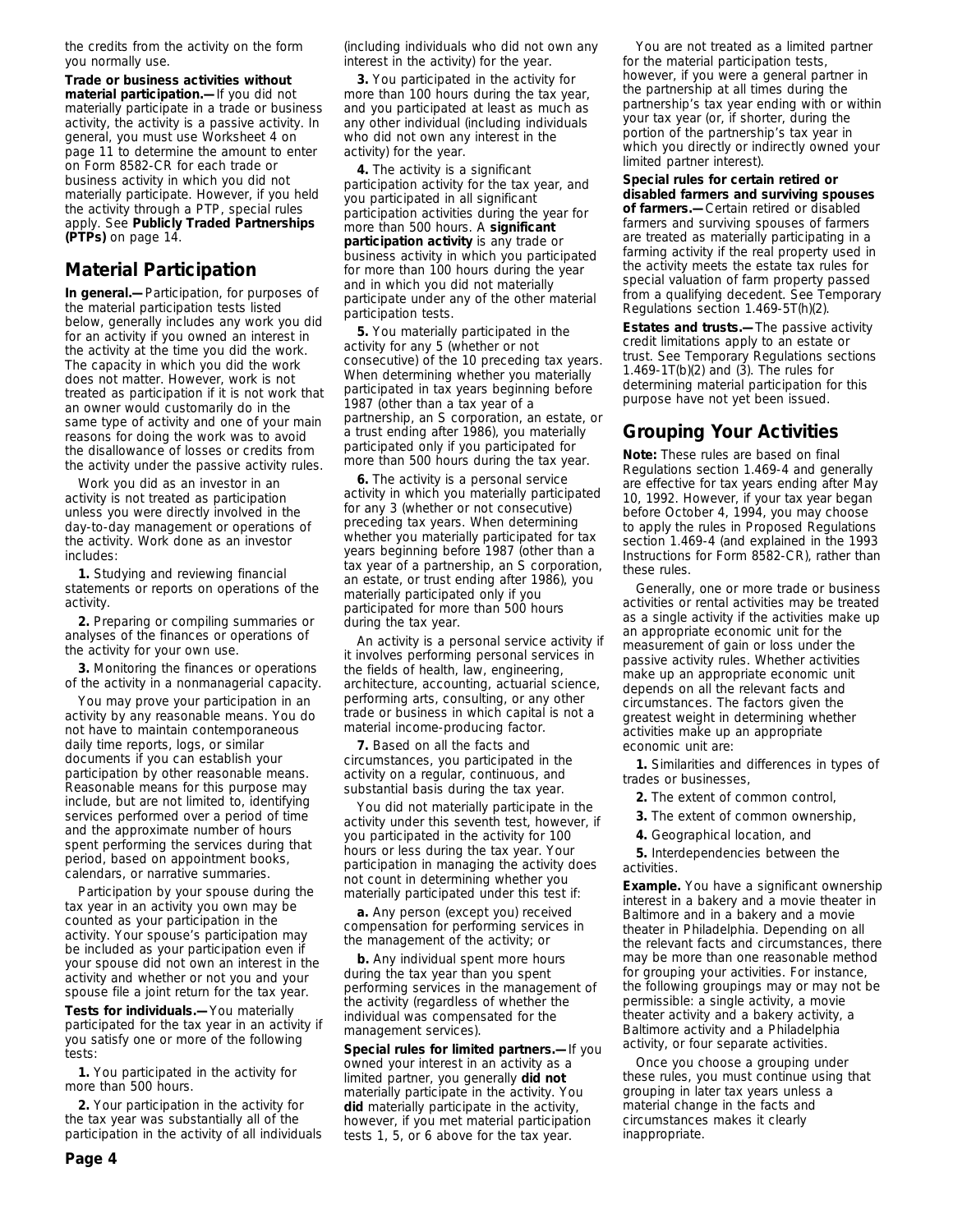The IRS may regroup your activities if your grouping fails to reflect one or more appropriate economic units and one of the primary purposes of your grouping is to circumvent the passive activity limitations.

# **Limitation on grouping certain**

**activities.—**The following activities may **not** be grouped together:

**1.** A rental activity with a trade or business activity unless the activities being grouped together make up an appropriate economic unit, and

**a.** The rental activity is insubstantial relative to the trade or business activity or vice versa, or

**b.** Each owner of the trade or business activity has the same proportionate ownership interest in the rental activity. If so, the portion of the rental activity involving the rental of property to be used in the trade or business activity may be grouped with the trade or business activity.

**2.** An activity involving the rental of real property with an activity involving the rental of personal property (except for

personal property provided in connection with the real property or vice versa).

**3.** Any activity with another activity in a different type of business and in which you hold an interest as a limited partner or as a limited entrepreneur (as defined in section 464(e)(2)), if that other activity engages in holding, producing, or distributing motion picture films or videotapes; farming; leasing section 1245 property; or exploring for (or exploiting) oil and gas resources or geothermal deposits.

# **Activities conducted through partnerships or S corporations, and**

**C corporations subject to section 469.—** Once a partnership or corporation determines its activities under these rules, a partner or shareholder may use these rules to group those activities with each other, with activities conducted directly by the partner or shareholder, and with activities conducted through other partnerships and corporations. A partner or shareholder may not treat as separate activities those activities grouped together by the partnership or corporation.

**Partial disposition of an activity.—**You may treat the disposition of substantially all of an activity as a separate activity if you can prove with reasonable certainty:

**1.** The prior year unallowed losses, if any, allocable to the part of the activity disposed of, and

**2.** The net income or loss for the year of disposition allocable to the part of the activity disposed of.

# **Dispositions**

Unallowed passive activity credits, unlike unallowed passive activity losses, are not allowable when you dispose of your interest in an activity. However, you may elect to increase the basis of the credit property by the amount of the original basis reduction of the property to the extent that the credit has not been allowed by reason of the passive activity rules. To make the election, complete Part VI of Form 8582-CR. No basis adjustment may be elected on a partial disposition of your interest in a passive activity.

# **Example of How To Complete Form 8582-CR**

In 1994, John Jones purchased an interest as a limited partner in Partnership A. Mr. Jones is married and files a joint return. During 1994, the partnership placed in service a residential rental building that qualified for the low-income housing credit.

Mr. Jones received a Schedule K-1 from the partnership. The low-income housing credit is shown on line 13(b)(3) of Schedule K-1 because the property was placed in service after 1989 (post-1989 low-income housing credit).

Mr. Jones's net passive income for 1994 is zero.

#### **Schedule K-1:**

|         |                                                                                                                         | 13a Credit for income tax withheld example of the contract of the contract of the contract of the contract of the contract of the contract of the contract of the contract of the contract of the contract of the contract of | 13а             |        |  | See Partner's Instructions for<br>Schedule K-1 (Form 1065). |  |
|---------|-------------------------------------------------------------------------------------------------------------------------|-------------------------------------------------------------------------------------------------------------------------------------------------------------------------------------------------------------------------------|-----------------|--------|--|-------------------------------------------------------------|--|
|         |                                                                                                                         | <b>b</b> Low-income housing credit:                                                                                                                                                                                           |                 |        |  |                                                             |  |
|         |                                                                                                                         | (1) From section $42(j)(5)$ partnerships for property placed in<br>service before 1990                                                                                                                                        | b(1)            |        |  |                                                             |  |
|         |                                                                                                                         | (2) Other than on line 13b(1) for property placed in service before 1990                                                                                                                                                      | b(2)            |        |  |                                                             |  |
| Credits |                                                                                                                         | (3) From section $42(j)(5)$ partnerships for property placed in<br>service after 1989                                                                                                                                         | b(3)            | 12,000 |  | Form 8586, line 5                                           |  |
|         |                                                                                                                         | (4) Other than on line 13b(3) for property placed in service after 1989                                                                                                                                                       | b(4)            |        |  |                                                             |  |
|         |                                                                                                                         | <b>c</b> Qualified rehabilitation expenditures related to rental real estate<br>activities (see instructions) example and the set of the set of the set of the set of the set of the set of the                               | 13 <sub>c</sub> |        |  |                                                             |  |
|         |                                                                                                                         | <b>d</b> Credits (other than credits shown on lines 13b and 13c) related<br>to rental real estate activities (see instructions).                                                                                              | 13d             |        |  | See Partner's Instructions for<br>Schedule K-1 (Form 1065). |  |
|         |                                                                                                                         | e Credits related to other rental activities (see instructions)                                                                                                                                                               | 13e             |        |  |                                                             |  |
|         | 14                                                                                                                      | Other credits (see instructions)                                                                                                                                                                                              | 14              |        |  |                                                             |  |
|         | For Paperwork Reduction Act Notice, see Instructions for Form 1065.<br>Schedule K-1 (Form 1065) 1994<br>Cat. No. 11394R |                                                                                                                                                                                                                               |                 |        |  |                                                             |  |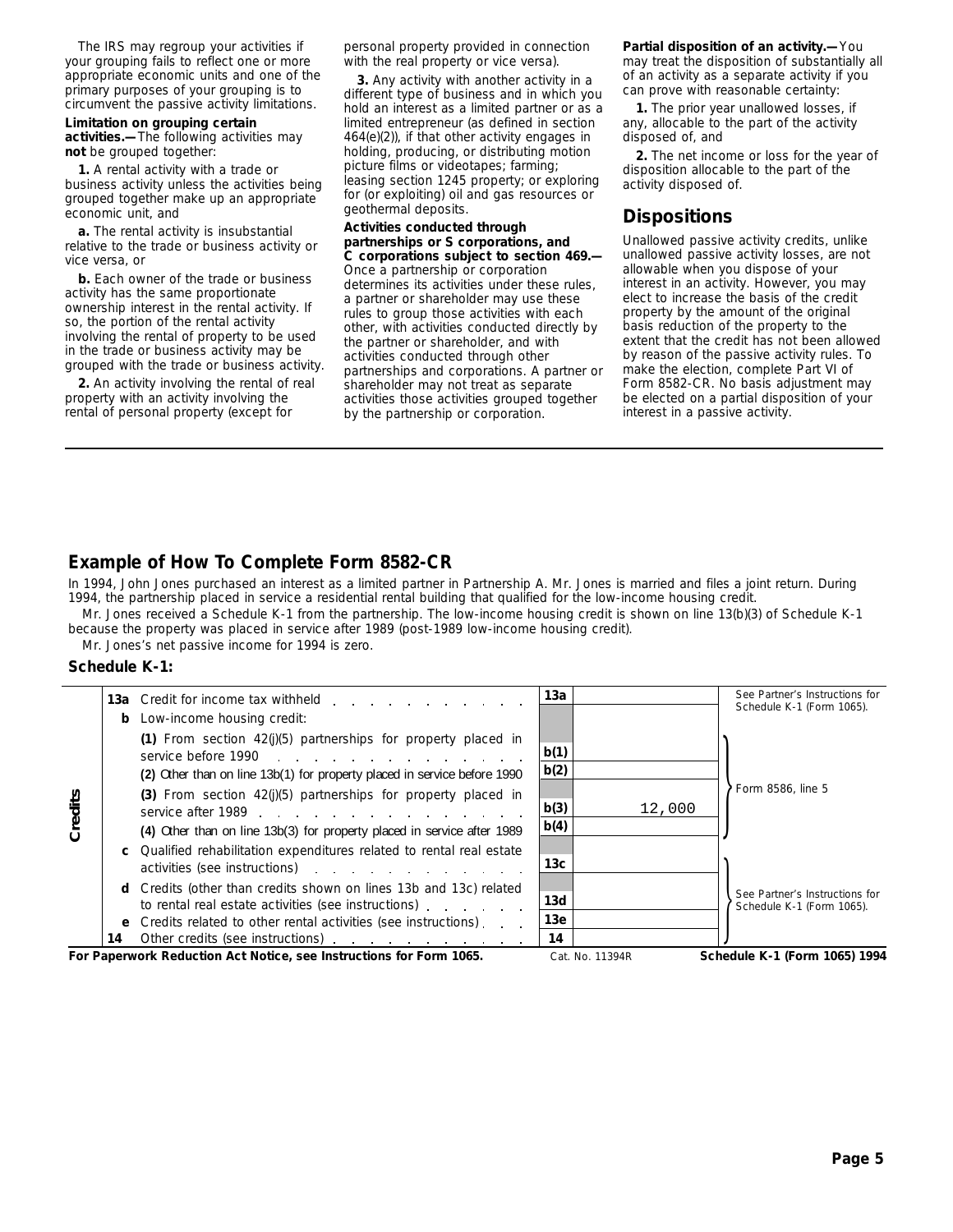**Step 1.—**Mr. Jones will need the following forms to report the low-income housing credit:

**Form 8582-CR,** Passive Activity Credit Limitations. **Form 8586,** Low-Income Housing Credit.

Mr. Jones follows the instructions for line 13(b) of Schedule K-1 and enters the employer identification number (EIN) of the partnership and the \$12,000 low-income housing credit on line 5 of Form 8586, and completes line 6.

|               |                                                                                                                                                                                                                                                                                                                | 8586<br><b>Low-Income Housing Credit</b>                                                                                                                                                                                       |                | OMB No. 1545-0984              |
|---------------|----------------------------------------------------------------------------------------------------------------------------------------------------------------------------------------------------------------------------------------------------------------------------------------------------------------|--------------------------------------------------------------------------------------------------------------------------------------------------------------------------------------------------------------------------------|----------------|--------------------------------|
|               |                                                                                                                                                                                                                                                                                                                |                                                                                                                                                                                                                                |                |                                |
|               | Department of the Treasury<br>Internal Revenue Service                                                                                                                                                                                                                                                         | $\blacktriangleright$ Attach to your return.                                                                                                                                                                                   |                | Attachment<br>Sequence No. 36b |
|               | Name(s) shown on return                                                                                                                                                                                                                                                                                        |                                                                                                                                                                                                                                |                | Identifying number             |
|               | John and Mary Jones                                                                                                                                                                                                                                                                                            |                                                                                                                                                                                                                                |                | $123 - 00 - 4567$              |
| <b>Part I</b> |                                                                                                                                                                                                                                                                                                                | <b>Current Year Low-Income Housing Credit (See instructions.)</b>                                                                                                                                                              |                |                                |
|               |                                                                                                                                                                                                                                                                                                                | Number of Forms 8609 attached entitled and the contract of Forms 8609 attached and the contract of the contract of the contract of the contract of the contract of the contract of the contract of the contract of the contrac |                |                                |
| 2             |                                                                                                                                                                                                                                                                                                                | Eligible basis of building(s) (total from attached Schedule(s) A (Form 8609), line 1)                                                                                                                                          | $\overline{2}$ |                                |
| За            |                                                                                                                                                                                                                                                                                                                | Qualified basis of low-income building(s) (total from attached Schedule(s) A (Form 8609), line 3).                                                                                                                             | 3a             |                                |
| b             | Has there been a decrease in the qualified basis of any building(s) since the close of the preceding<br>tax year? $\Box$ Yes $\Box$ No If "Yes," enter the building identification number (BIN) of the<br>building(s) that had a decreased basis. If more space is needed, attach a schedule to list the BINs. |                                                                                                                                                                                                                                |                |                                |
|               |                                                                                                                                                                                                                                                                                                                |                                                                                                                                                                                                                                |                |                                |
| 4             |                                                                                                                                                                                                                                                                                                                | Current year credit (total from attached Schedule(s) A (Form 8609), see instructions)                                                                                                                                          | 4              |                                |
| 5.            |                                                                                                                                                                                                                                                                                                                | Credits from flow-through entities (if from more than one entity, see instructions):                                                                                                                                           |                |                                |
|               | If you are a-                                                                                                                                                                                                                                                                                                  | Then enter total of current year housing credit(s) from-                                                                                                                                                                       |                |                                |
|               | a Shareholder<br><b>b</b> Partner                                                                                                                                                                                                                                                                              | Schedule K-1 (Form 1120S), lines 12b(1) through (4)<br>10 - 5566650<br>Schedule K-1 (Form 1065), lines 13b(1) through (4)                                                                                                      | 5              | 12,000                         |
|               | c Beneficiary                                                                                                                                                                                                                                                                                                  | Schedule K-1 (Form 1041), line 13<br>EIN of flow-through entity                                                                                                                                                                |                |                                |
| 6             |                                                                                                                                                                                                                                                                                                                | Total current year credit. Add lines 4 and 5. (See instructions to see if you complete Part II or file Form 3800.)                                                                                                             | 6              | 12,000                         |
|               |                                                                                                                                                                                                                                                                                                                | Passive activity credit or total current year credit for 1994 (see instructions)                                                                                                                                               | 7              |                                |

**Step 2.—**Line 7 of Form 8586 asks for the passive activity credit for 1994. The amount is figured on Form 8582-CR and the worksheets.

Worksheet 3 of Form 8582-CR is used for post-1989 low-income housing credits.

# **Worksheet 3 for Lines 3a and 3b**

(keep for your records)

| workshoot on the Linco out and op                      |               | IVECH IN YOUI ICCOINS)                |                                               |                                                   |  |
|--------------------------------------------------------|---------------|---------------------------------------|-----------------------------------------------|---------------------------------------------------|--|
| <b>Name of Activity</b>                                | <b>From</b>   | <b>Current Year</b><br><b>Credits</b> | <b>Prior Year</b><br><b>Unallowed Credits</b> | <b>Total Credits</b><br>(c) Add cols. (a) and (b) |  |
|                                                        | Form          | (a) Credit line 3a                    | (b) Credit line 3b                            |                                                   |  |
| Partnership A                                          | 8586          | 12,000                                |                                               |                                                   |  |
|                                                        |               |                                       |                                               |                                                   |  |
|                                                        |               |                                       |                                               |                                                   |  |
|                                                        |               |                                       |                                               |                                                   |  |
| <b>Total.</b> Enter on lines 3a and 3b of Form 8582-CR | $\rightarrow$ | 12,000                                |                                               |                                                   |  |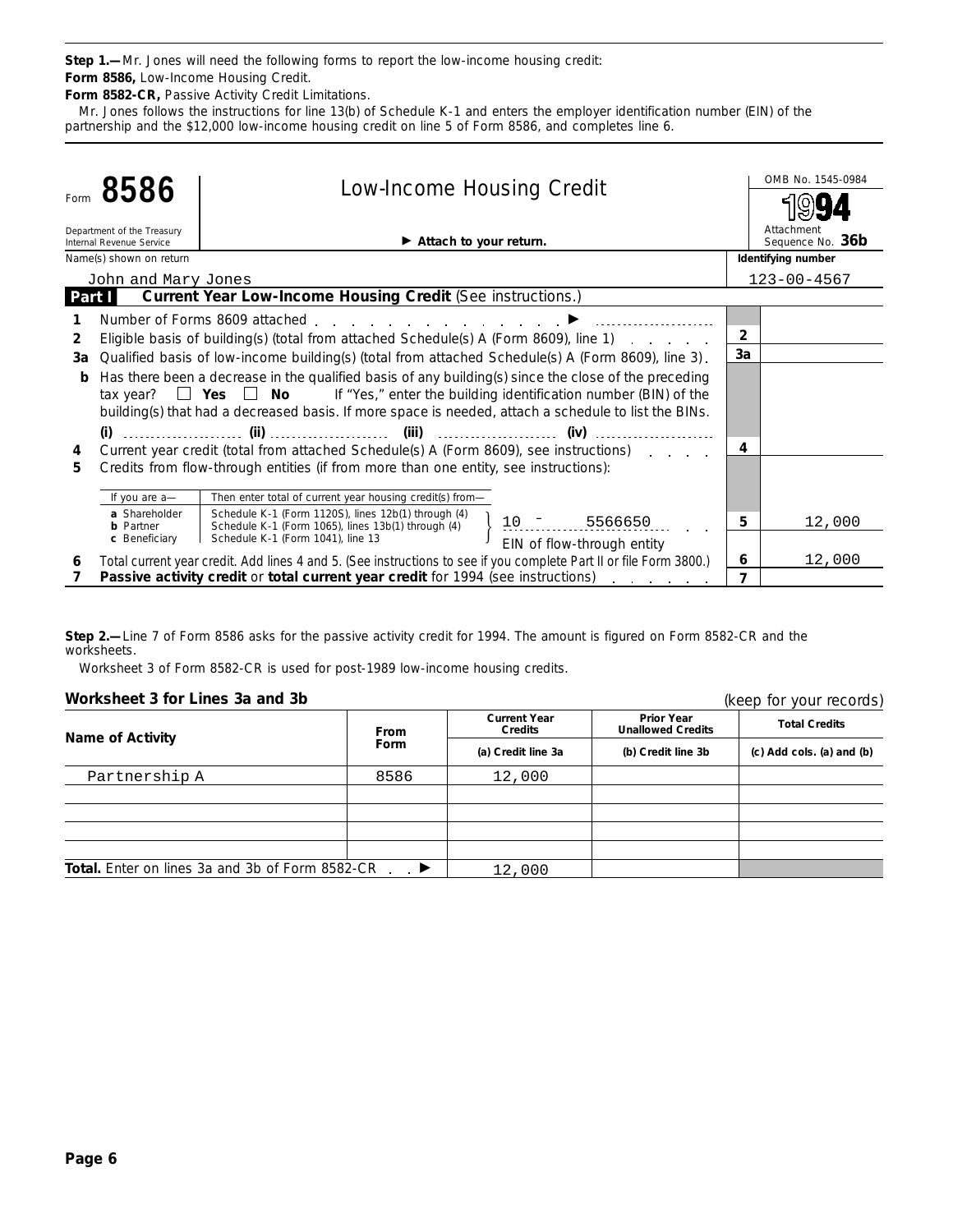Mr. Jones follows the instructions for Worksheet 3 and enters the total credits from column (a) of that worksheet on line 3a of Form 8582-CR. He enters the total credits on line 3c and completes lines 5 through 7 of the form. Mr. Jones can skip Parts II and III and go to Part IV because the only credit he has is from a post-1989 low-income housing rental real estate activity. He must also complete the worksheet for line 35 in the instructions to get the amount to enter on line 35 of the form.

| Form 8582-CR                                           | <b>Passive Activity Credit Limitations</b>                                                                                                                                                                                                                                |                                |                | OMB No. 1545-1034              |  |  |
|--------------------------------------------------------|---------------------------------------------------------------------------------------------------------------------------------------------------------------------------------------------------------------------------------------------------------------------------|--------------------------------|----------------|--------------------------------|--|--|
|                                                        | $\blacktriangleright$ See separate instructions.                                                                                                                                                                                                                          |                                |                |                                |  |  |
| Department of the Treasury<br>Internal Revenue Service | $\blacktriangleright$ Attach to Form 1040 or 1041.                                                                                                                                                                                                                        |                                |                | Attachment<br>Sequence No. 88a |  |  |
| Name(s) shown on return                                |                                                                                                                                                                                                                                                                           |                                |                | Identifying number             |  |  |
| John and Mary Jones                                    |                                                                                                                                                                                                                                                                           |                                |                | $123 - 00 - 4567$              |  |  |
|                                                        | <b>Part 1994 Passive Activity Credits</b><br>Caution: If you have credits from a publicly traded partnership, see Publicly Traded Partnerships (PTPs) on page 14<br>of the instructions.                                                                                  |                                |                |                                |  |  |
|                                                        | Credits From Rental Real Estate Activities With Active Participation (Other Than Rehabilitation<br>Credits and Low-Income Housing Credits) (See Lines 1a through 1c on page 9 of the instructions.)                                                                       |                                |                |                                |  |  |
|                                                        | <b>1a</b> Credits from Worksheet 1, column (a)                                                                                                                                                                                                                            | 1a                             |                |                                |  |  |
|                                                        | <b>b</b> Prior year unallowed credits from Worksheet 1, column (b)                                                                                                                                                                                                        | 1b                             |                |                                |  |  |
|                                                        |                                                                                                                                                                                                                                                                           |                                | 1c             |                                |  |  |
|                                                        | Property Placed in Service Before 1990 (or From Pass-Through Interests Acquired Before 1990)<br>(See Lines 2a through 2c on page 9 of the instructions.)<br>2a Credits from Worksheet 2, column (a)<br><b>b</b> Prior year unallowed credits from Worksheet 2, column (b) | 2a<br>2 <sub>b</sub>           | 2c             |                                |  |  |
| 3c on page 9 of the instructions.)                     | Low-Income Housing Credits for Property Placed in Service After 1989 (See Lines 3a through                                                                                                                                                                                |                                |                |                                |  |  |
|                                                        | 3a Credits from Worksheet 3, column (a)<br><b>b</b> Prior year unallowed credits from Worksheet 3, column (b)                                                                                                                                                             | 3a<br>12,000<br>3 <sub>b</sub> |                |                                |  |  |
|                                                        | All Other Passive Activity Credits (See Lines 4a through 4c on page 9 of the instructions.)                                                                                                                                                                               |                                | 3 <sub>c</sub> | 12,000                         |  |  |
|                                                        | 4a Credits from Worksheet 4, column (a)<br><b>b</b> Prior year unallowed credits from Worksheet 4, column (b)                                                                                                                                                             | 4a<br>4b                       | 4c             |                                |  |  |
| 5.                                                     | Add lines 1c, 2c, 3c, and 4c, where we will be a set of the set of the set of the set of the set of the set of the set of the set of the set of the set of the set of the set of the set of the set of the set of the set of t                                            |                                | 5              | 12,000                         |  |  |
| 6                                                      | Enter the tax attributable to net passive income (see instructions) enter the tax attributable to net passive income (see instructions)                                                                                                                                   |                                | 6              | $-0-$                          |  |  |
|                                                        | Subtract line 6 from line 5. If line 6 is more than or equal to line 5, enter -0- and see the instructions                                                                                                                                                                |                                | $\overline{ }$ | 12,000                         |  |  |
|                                                        |                                                                                                                                                                                                                                                                           |                                |                |                                |  |  |
| <b>Part IV</b>                                         | Special Allowance for Low-Income Housing Credits for Property Placed in Service After 1989                                                                                                                                                                                |                                |                |                                |  |  |

**Special Allowance for Low-Income Housing Credits for Property Placed in Service After 1989 Note:** *Complete Part IV if you have an amount on line 3c. Otherwise, go to Part V.*

| 31 If you completed Part III, enter the amount from line 19. Otherwise, subtract line 16 from line 7 | -31<br>-32 | 12,000<br>$-0-$  |  |
|------------------------------------------------------------------------------------------------------|------------|------------------|--|
| 33 Subtract line 32 from line 31. If zero, enter -0- here and on line 36                             | 33<br>34   | 12,000<br>12,000 |  |
| 35 Tax attributable to the remaining special allowance (see instructions)                            | 35         | 9,900            |  |
|                                                                                                      | 36         | 9,900            |  |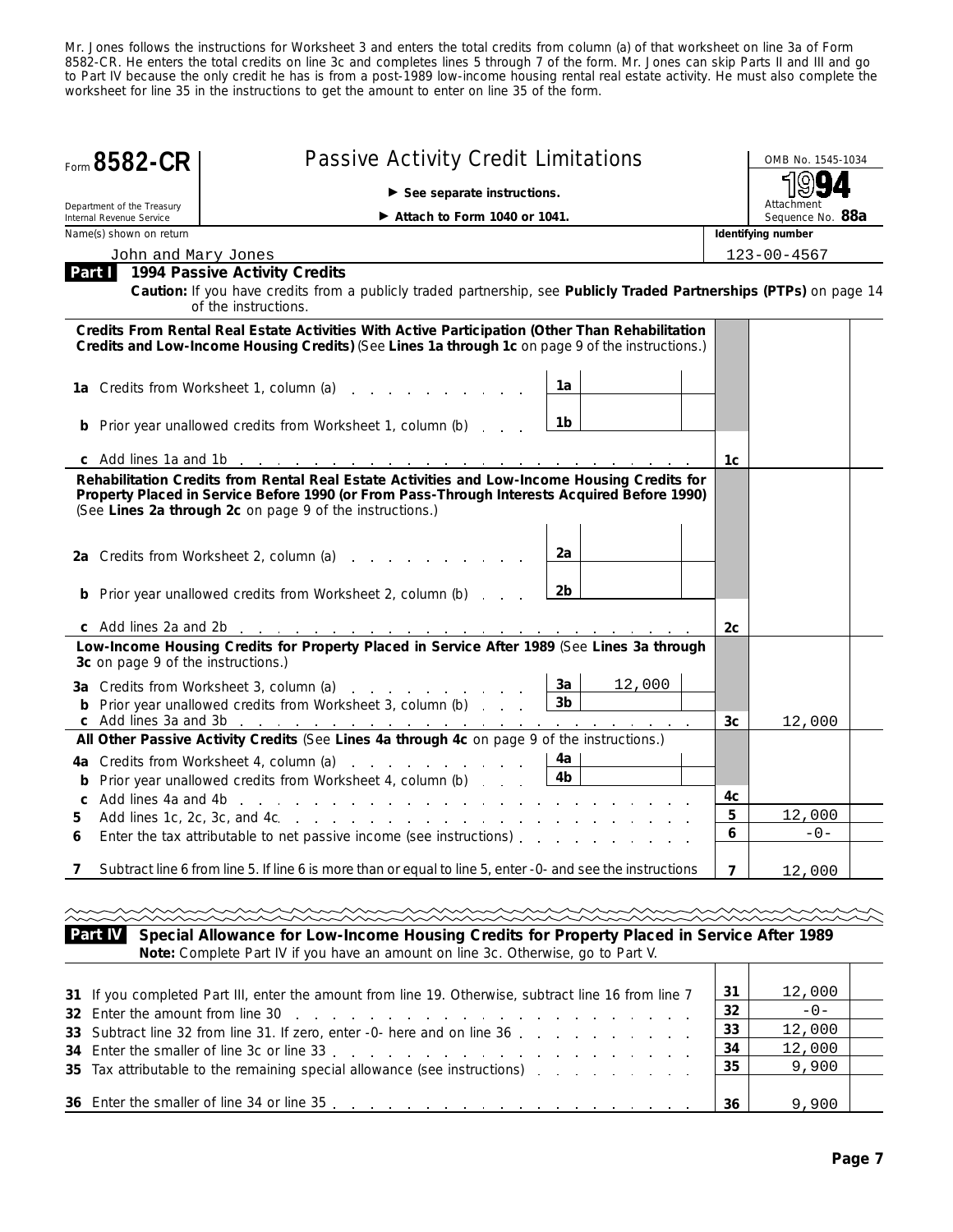#### **Line 35 computation:**

**Line 35.—**Figure the tax attributable to the remaining special allowance as follows:

|                                                                                                                                                                                                                                                                                                                                                   | 305,000 |
|---------------------------------------------------------------------------------------------------------------------------------------------------------------------------------------------------------------------------------------------------------------------------------------------------------------------------------------------------|---------|
| A. Taxable income                                                                                                                                                                                                                                                                                                                                 |         |
| <b>B.</b> Tax on line A. Use tax table, tax rate schedules, or<br>Schedule D Tax Worksheet (or Schedule D (Form<br>1041), whichever applies extended to the set of the set of the set of the set of the set of the set of the set of the set of the set of the set of the set of the set of the set of the set of the set of the set of the set o | 97,085  |
| C. Enter \$25,000 (\$12,500 if married filing<br>separate return and you and your<br>spouse lived apart at all times during<br>25,000<br>the year) $\blacksquare$                                                                                                                                                                                 |         |
| <b>D.</b> Enter amount from line 9 of Form 8582,<br>$-() -$<br>if any $\cdots$ $\cdots$                                                                                                                                                                                                                                                           |         |
| .<br><b>E.</b> Subtract line D from line C                                                                                                                                                                                                                                                                                                        | 25,000  |
| <b>F.</b> Subtract line E from line A.                                                                                                                                                                                                                                                                                                            | 280,000 |

| G. Tax on line F. Use tax table, tax rate schedules, or<br>Schedule D Tax Worksheet (or Schedule D (Form<br>1041), whichever applies extended to the set of the set of the set of the set of the set of the set of the set of the set of the set of the set of the set of the set of the set of the set of the set of the set of the set o | 87,185  |
|--------------------------------------------------------------------------------------------------------------------------------------------------------------------------------------------------------------------------------------------------------------------------------------------------------------------------------------------|---------|
| <b>H.</b> Subtract line G from line B                                                                                                                                                                                                                                                                                                      | 9,900   |
| <b>I.</b> Add lines 16 and 30 of Form 8582-CR and enter<br>the total the total the state of the total the state of the state of the state of the state of the state of the                                                                                                                                                                 | $-() -$ |
| J. Subtract line I from line H. Tax attributable to the<br>remaining special allowance. Enter the result on<br>line $35$ of Form $8582$ -CR.<br>.                                                                                                                                                                                          |         |

**Note:** *When using taxable income in the above computation, it is not necessary to refigure items that are based on a percentage of adjusted gross income.*

Mr. Jones completes Part V of Form 8582-CR:

#### **Passive Activity Credit Allowed Part V**

| 37 Passive Activity Credit Allowed. Add lines 6, 16, 30, and 36. If you have any credits from a<br>publicly traded partnership, see Publicly Traded Partnerships (PTPs) on page 14 of the<br>instructions. The contract of the contract of the contract of the contract of the contract of the contract of the contract of the contract of the contract of the contract of the contract of the contract of the contract of | 37 | 9,900 |  |
|----------------------------------------------------------------------------------------------------------------------------------------------------------------------------------------------------------------------------------------------------------------------------------------------------------------------------------------------------------------------------------------------------------------------------|----|-------|--|
| Note: Use Worksheets 5 through 9, whichever apply, to allocate the allowed and unallowed credits                                                                                                                                                                                                                                                                                                                           |    |       |  |
| if you have credits from more than one passive activity. Also use the worksheets if you must<br>allocate the credits because they are reported on different forms.                                                                                                                                                                                                                                                         |    |       |  |

**Step 3.—**After completing Form 8582-CR, Mr. Jones determines his allowed and unallowed credit. Because he has only one type of credit from a single passive activity, he does not need to complete Worksheets 5 through 9. His allowed low-income housing credit for 1994 is the amount on line 37, or \$9,900. His unallowed credit of \$2,100 is determined by subtracting the allowed credit on line 37 from the total credit on line 5 (\$12,000 – \$9,900).

**Step 4.—**Mr. Jones enters the allowed passive activity credit of \$9,900 on line 7 of Form 8586 and completes Part II of that form according to the instructions for Form 8586. The unallowed credit of \$2,100 is carried forward and used to figure the passive activity credit allowed for 1995.

|        | 8586<br><b>Low-Income Housing Credit</b>               |                                   |                                                                                                                | OMB No. 1545-0984                                                                                                                                                                                                                                                                                              |                |                                |
|--------|--------------------------------------------------------|-----------------------------------|----------------------------------------------------------------------------------------------------------------|----------------------------------------------------------------------------------------------------------------------------------------------------------------------------------------------------------------------------------------------------------------------------------------------------------------|----------------|--------------------------------|
|        | Department of the Treasury<br>Internal Revenue Service |                                   | $\blacktriangleright$ Attach to your return.                                                                   |                                                                                                                                                                                                                                                                                                                |                | Attachment<br>Sequence No. 36b |
|        | Name(s) shown on return                                |                                   |                                                                                                                |                                                                                                                                                                                                                                                                                                                |                | Identifying number             |
|        | John and Mary Jones                                    |                                   |                                                                                                                |                                                                                                                                                                                                                                                                                                                |                | $123 - 00 - 4567$              |
| Part I |                                                        |                                   | <b>Current Year Low-Income Housing Credit (See instructions.)</b>                                              |                                                                                                                                                                                                                                                                                                                |                |                                |
|        |                                                        |                                   | Number of Forms 8609 attached expansion of the set of the Number of Forms 8609 attached expansion of the set o |                                                                                                                                                                                                                                                                                                                |                |                                |
| 2      |                                                        |                                   |                                                                                                                | Eligible basis of building(s) (total from attached Schedule(s) A (Form 8609), line 1)                                                                                                                                                                                                                          | $\overline{2}$ |                                |
| За     |                                                        |                                   |                                                                                                                | Qualified basis of low-income building(s) (total from attached Schedule(s) A (Form 8609), line 3)                                                                                                                                                                                                              | 3a             |                                |
| b      |                                                        |                                   |                                                                                                                | Has there been a decrease in the qualified basis of any building(s) since the close of the preceding<br>tax year? $\Box$ Yes $\Box$ No If "Yes," enter the building identification number (BIN) of the<br>building(s) that had a decreased basis. If more space is needed, attach a schedule to list the BINs. |                |                                |
|        |                                                        |                                   |                                                                                                                |                                                                                                                                                                                                                                                                                                                |                |                                |
| 4      |                                                        |                                   |                                                                                                                | Current year credit (total from attached Schedule(s) A (Form 8609), see instructions)                                                                                                                                                                                                                          | 4              |                                |
| 5.     |                                                        |                                   | Credits from flow-through entities (if from more than one entity, see instructions):                           |                                                                                                                                                                                                                                                                                                                |                |                                |
|        | If you are a-                                          |                                   | Then enter total of current year housing credit(s) from-                                                       |                                                                                                                                                                                                                                                                                                                |                |                                |
|        | a Shareholder<br><b>b</b> Partner                      |                                   | Schedule K-1 (Form 1120S), lines 12b(1) through (4)<br>Schedule K-1 (Form 1065), lines 13b(1) through (4)      | $\frac{1}{2}$ 5566650                                                                                                                                                                                                                                                                                          | 5              | 12,000                         |
|        | c Beneficiary                                          | Schedule K-1 (Form 1041), line 13 |                                                                                                                | EIN of flow-through entity                                                                                                                                                                                                                                                                                     |                |                                |
| 6      |                                                        |                                   |                                                                                                                | Total current year credit. Add lines 4 and 5. (See instructions to see if you complete Part II or file Form 3800.)                                                                                                                                                                                             | 6              | 12,000                         |
|        |                                                        |                                   | Passive activity credit or total current year credit for 1994 (see instructions)                               | and a strong control of the state of                                                                                                                                                                                                                                                                           | $\overline{ }$ | 9,900                          |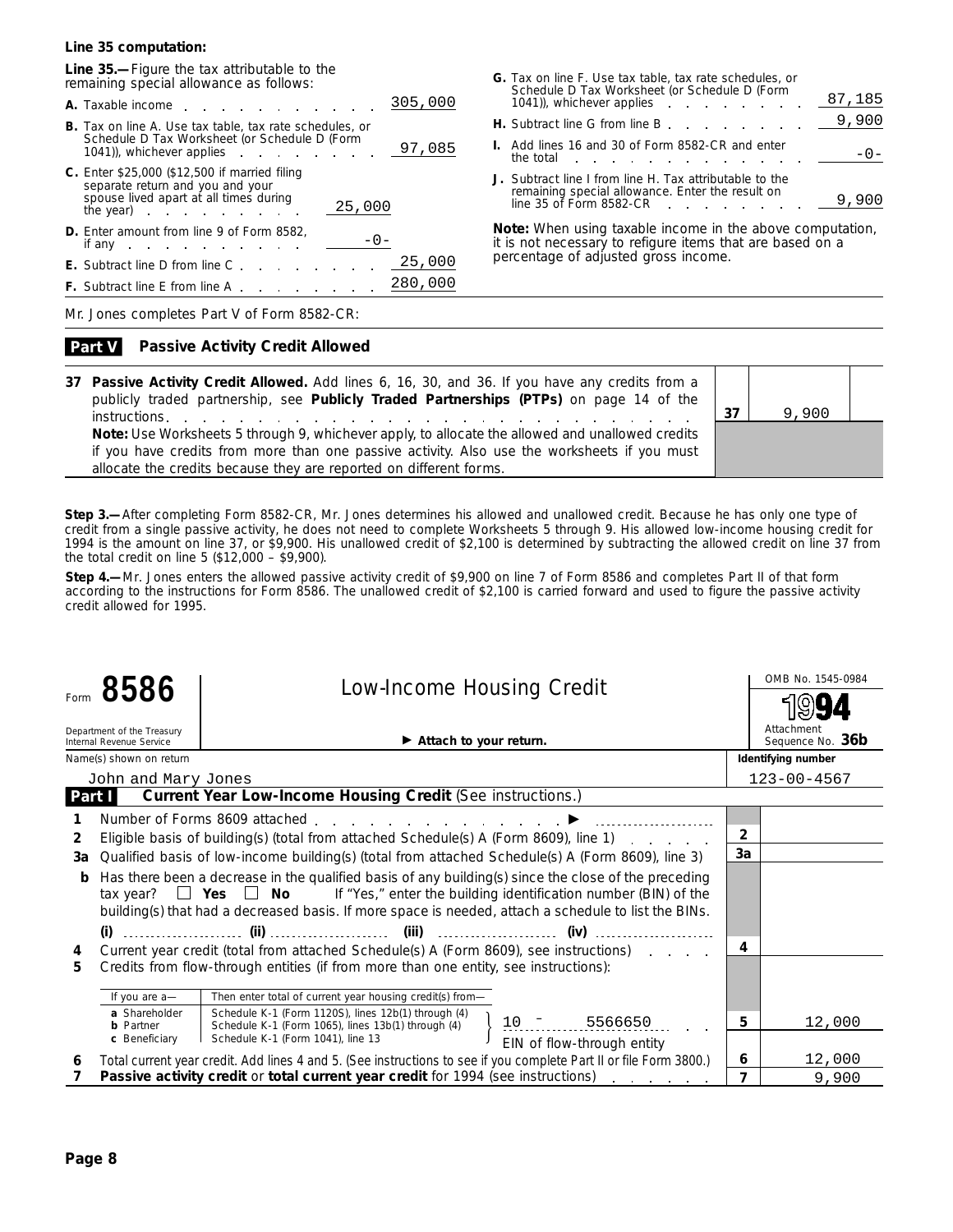# **Specific Instructions**

# **Part I**

#### **Current Year Credits**

Convert any current year qualified expenditures into credits before beginning Worksheet 1, 2, 3, or 4.

**Form 3800, General Business Credit.—** Enter the credits from line 2 of Form 3800 in column (a) of Worksheet 1, 2, 3, or 4. If the credits are from more than one activity or more than one type of credit, separate the credits by activity or type before making entries in the worksheets. For example, if you have a low-income housing credit from one activity and a research credit from a different activity, enter the low-income housing credit in column (a) of Worksheet 2 and make a separate entry for the research credit in column (a) of Worksheet 4.

**Form 6765, Credit for Increasing Research Activities (or for claiming the orphan drug credit).—**Complete Part I if you have an orphan drug credit. Enter the portion of the credit attributable to passive activities from line 4 of Form 6765 in column (a) of Worksheet 4.

**Form 8586, Low-Income Housing Credit.—**If you are not required to file Form 3800, enter the portion of the credit attributable to passive activities credit from line 6 of Form 8586 in column (a) of Worksheet 2 or 3.

**Form 8834, Qualified Electric Vehicle Credit.—**Enter the credits from line 8 of Form 8834 in column (a) of Worksheet 1 or 4. If the credits are from more than one activity, separate the credits by activity before making entries in the worksheet.

**Form 8844, Empowerment Zone Employment Credit.—**Enter the credits

from line 5 of Form 8844 in column (a) of Worksheet 1 or 4. If the credits are from more than one activity, separate the credits by activity before making entries in the worksheet.

**Nonconventional source fuel credit.—** Figure your credit from passive activities for fuel produced from a nonconventional source and enter the credit in column (a) of Worksheet 4.

See section 29 for more information on the credit for fuel produced from a nonconventional source.

### **Prior Year Unallowed Credits**

In figuring this year's passive activity credit, you must take into account any credits from passive activities disallowed for prior years and carried forward to this year.

If you had only one type of prior year unallowed credit from a single passive activity, you can figure your prior year unallowed credit by subtracting line 37 of your 1993 Form 8582-CR from line 5 of your 1993 Form 8582-CR. Otherwise, your prior year unallowed credits are the amounts shown in column (b) of Worksheet 9 in the 1993 Instructions for Form 8582-CR. Enter the prior year unallowed

credits in column (b) of Worksheet 1, 2, 3, or 4, whichever apply.

## **1994 Passive Activity Credits**

**Lines 1a through 1c.—**Individuals and qualifying estates that actively participated in rental real estate activities (other than rental real estate activities with rehabilitation credits or low-income housing credits) should include the credits from these activities on lines 1a through 1c. Use Worksheet 1 to figure the amounts to enter on lines 1a and 1b.

#### See **Special Allowance for Credits From Rental Real Estate Activities** on page 3.

**Caution:** *Include the credits in Worksheet 4 and on lines 4a and 4b, but not on lines 1a and 1b, if you were married filing a separate return and lived with your spouse at any time during the year, even if you actively participated.*

**Caution:** *You may take credits that arose in a prior tax year (other than low-income housing and rehabilitation credits) under the special allowance only if you actively participated in the rental real estate activity for both that prior year and this year. If you did not actively participate for both years, include the credits in Worksheet 4 and on lines 4a and 4b, but not in Worksheet 1 or on lines 1a and 1b.*

**Lines 2a through 2c.—**Individuals, including limited partners, and qualifying estates who had rehabilitation credits from rental real estate activities or low-income housing credits for property placed in service before 1990 should include the credits from those activities on lines 2a and 2b.

However, if you have low-income housing credits for property placed in service after 1989, include those credits on lines 3a and 3b instead of lines 2a and 2b. If you held an indirect interest in the property through a partnership, S corporation, or other pass-through entity, use lines 3a and 3b only if you also acquired your interest in the pass-through entity after 1989.

**Caution:** *Include the credits in Worksheet 4 and on lines 4a and 4b, but not on lines 2a, 2b, 3a, and 3b, if you were married filing a separate return and lived with your spouse at any time during the year.*

**Lines 3a through 3c.—**Individuals, including limited partners, and qualifying estates who had low-income housing credits from rental real estate activities for property placed in service after 1989, include those credits on lines 3a through 3c instead of lines 2a through 2c. If you held an indirect interest in the property through a partnership, S corporation, or other pass-through entity, use lines 3a through 3c only if you also acquired your interest in the pass-through entity after 1989.

**Lines 4a through 4c.—**Individuals should include on lines 4a through 4c credits from passive activities that were not entered on lines 1a through 1c, lines 2a through 2c, or lines 3a through 3c. Trusts should include

credits from **ALL** passive activities on lines 4a through 4c.

**Line 6.—**If line 3 of Form 8582 shows net income, or if you did not complete Form 8582 because you had net passive income, you will have to figure the tax on the net passive income. If you have an overall loss on an entire disposition of your interest in a passive activity, reduce net passive income, if any, on line 3 of Form 8582 to the extent of the loss (but not below zero) and use only the remaining net passive income in the computation below. If you had a net passive activity loss, enter zero on line 6 and go on to line 7.

Figure the tax on net passive income as follows:

- **A.** Taxable income including net passive income. **B.** Tax on line A. Use tax table, tax rate schedules, or Schedule D Tax Worksheet (or Schedule D (Form
- 1041)), whichever applies  $\sim$  $\Delta$ **C.** Taxable income without net passive income.
- **D.** Tax on line C. Use tax table, tax rate schedules, or Schedule D Tax Worksheet (or Schedule D (Form 1041)), whichever applies
- **E.** Subtract line D from line B and enter the result on line 6 of Form 8582-CR

**Note:** *When using taxable income in the above computation, it is not necessary to refigure items that are based on a percentage of adjusted gross income.*

**Line 7.—**If line 7 is zero because the tax on the net passive income on line 6 is greater than your credits from passive activities on line 5, all your credits from passive activities are allowed. In this case, enter the amount from line 5 on line 37 and report the credits on the form you normally use. Do not complete Worksheets 5 through 9.

# **Part II**

**Line 9.—**Married persons filing separate returns who lived apart at all times during the year should enter \$75,000 on line 9 instead of \$150,000. Married persons filing separate returns who lived together at any time during the year are not eligible to complete Part II.

**Line 10.—**To figure **modified adjusted gross income** for this line, combine all of the amounts you would use to figure adjusted gross income, except do not take into account:

● Any passive activity loss as defined in section 469(d)(1),

● Rental real estate losses allowed under section 469(c)(7) to real estate professionals (defined under **Activities That Are Not Passive Activities** on page 2),

- Any taxable social security or equivalent railroad retirement benefits,
- Any deductible contributions to an IRA or certain other qualified retirement plans under section 219,
- The deduction allowed under section 164(f) for one-half of self-employment taxes, or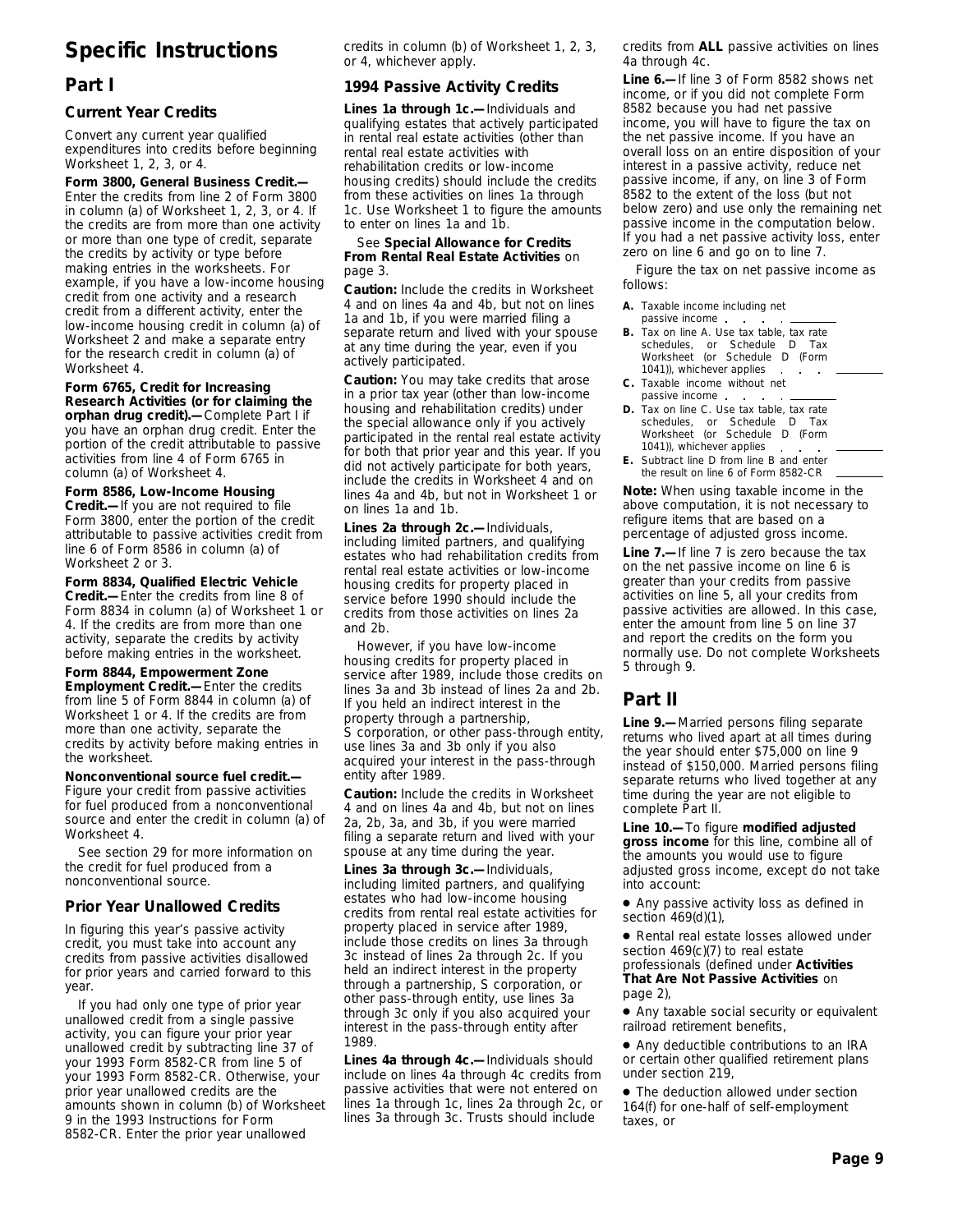● The exclusion from income of interest from series EE U.S. savings bonds used to pay higher education expenses.

An overall loss from an entire disposition of an interest in a passive activity is taken into account when figuring modified adjusted gross income if you do not have any net income after combining net income and losses from all other passive activities (i.e., line 3 of Form 8582 is a loss or zero). If you do have net income when you combine all of the net losses and net income from all other passive activities, the overall loss from the activity disposed of is passive to the extent of the net income and nonpassive to the extent that it exceeds the net income. Take into account the nonpassive portion of the loss when figuring modified adjusted gross income.

Include any overall net income from passive activities from publicly traded partnerships, any net income from significant participation passive activities, and any other net passive income treated as nonpassive income under Temporary Regulations section 1.469-2T(f) or Regulations section 1.469-2(f).

**Line 12.—**Do not enter more than \$12,500 on line 12 if you are married filing a separate return and you and your spouse lived apart at all times during the year. Married persons filing separate returns who lived together at any time during the year are not eligible to complete Part II.

**Line 15.—**Figure the tax attributable to the amount on line 14 as follows:

- **A.** Taxable income
- **B.** Tax on line A. Use tax table, tax rate schedules, or Schedule D Tax Worksheet (or Schedule D (Form 1041)), whichever applies **Service**
- **C.** Enter amount from line A above
- **D.** Enter amount from line 14 of Form 8582-CR . .
- **E.** Subtract line D from line C
- **F.** Tax on line E. Use tax table, tax rate schedules, or Schedule D Tax Worksheet (or Schedule D (Form 1041)), whichever applies.
- **G.** Subtract line F from line B and enter the result on line 15 of Form 8582-CR

**Note:** *When using taxable income in the above computation, it is not necessary to refigure items that are based on a percentage of adjusted gross income.*

Lines 1a and 1b.—Use Worksheet 1 to figure the amounts to enter on lines 1a and 1b. Line 1a is used for credits from rental real estate activities with active participation for the current year and line 1b is used for prior year unallowed credits from rental real estate activities with active participation in both the prior year in which the credit arose and the current year. See instructions for **Special Allowance for Credits From Rental Real Estate Activities** on page 3 for a definition of active participation.

After you complete the worksheet below, enter the totals of columns (a) and (b) on the corresponding lines of Form 8582-CR and then complete line 1c.

**Note:** *Rehabilitation credits from rental real estate activities and low-income housing credits should be entered in Worksheet 2 or 3, whichever applies, even if you actively participated in the activity.*

#### **Worksheet 1 for Lines 1a and 1b** (keep for your records)

**Prior Year Unallowed Credits Current Year COLLET TO BE CONSIDERED TO BE TO BE TO BE TO BE TO BE TO BE TO BE TO BE TO BE TO BE TO BE TO BE TO BE TO BE TO BE TO BE TO BE TO BE TO BE TO BE TO BE TO BE TO BE TO BE TO BE TO BE TO BE TO BE TO BE TO BE TO BE TO BE TO BE** Totals. Enter on lines 1a and 1b of Form 8582-CR . . . ▶

Lines 2a and 2b.—Use Worksheet 2 to figure the amounts to enter on lines 2a and 2b. Line 2a is used for rehabilitation credits and low-income housing credits from rental real estate activities for the current year and line 2b is used for prior year unallowed credits from those activities. However, use Worksheet 3 instead of Worksheet 2 if you have any low-income housing credits for property placed in service after 1989. If you held an indirect interest in the property through a partnership, S corporation, or other pass-through entity, use Worksheet 3 only if you also acquired your interest in the pass-through entity after 1989. Use this worksheet if you do not meet both requirements.

After you complete the worksheet below, enter the totals of columns (a) and (b) on the corresponding lines of Form 8582-CR and then complete line 2c.

#### **Worksheet 2 for Lines 2a and 2b** (keep for your records)

|                                                   | <b>From</b> | <b>Current Year</b><br><b>Credits</b> | <b>Prior Year</b><br><b>Unallowed Credits</b> | <b>Total Credits</b>      |
|---------------------------------------------------|-------------|---------------------------------------|-----------------------------------------------|---------------------------|
| Name of Activity                                  | Form        | (a) Credit line 2a                    | (b) Credit line 2b                            | (c) Add cols. (a) and (b) |
|                                                   |             |                                       |                                               |                           |
|                                                   |             |                                       |                                               |                           |
|                                                   |             |                                       |                                               |                           |
|                                                   |             |                                       |                                               |                           |
|                                                   |             |                                       |                                               |                           |
| Totals. Enter on lines 2a and 2b of Form 8582-CR. |             |                                       |                                               |                           |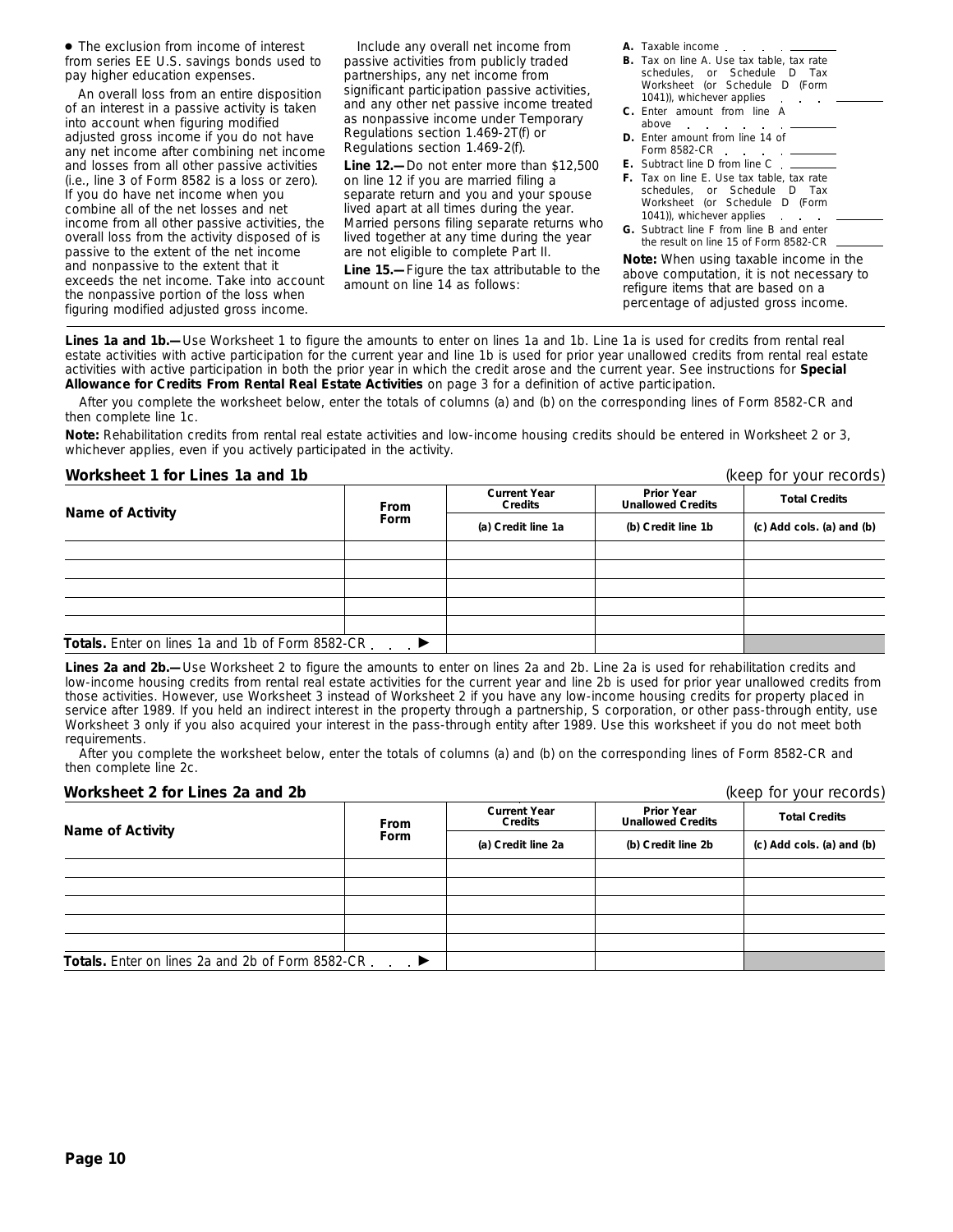**Lines 3a and 3b.—**Use Worksheet 3 to figure the amounts to enter on lines 3a and 3b for low-income housing credits for property placed in service after 1989. If you held an indirect interest in the property through a partnership, S corporation, or other pass-through entity, use Worksheet 3 only if you also acquired your interest in the pass-through entity after 1989. Line 3a is used for the current year credits and line 3b is used for prior year unallowed credits for those activities.

After you complete the worksheet below, enter the totals of columns (a) and (b) on the corresponding lines of Form 8582-CR and then complete line 3c.

#### **Worksheet 3 for Lines 3a and 3b**

(keep for your records)

|                                                        | <b>From</b>   | <b>Current Year</b><br><b>Credits</b> | <b>Prior Year</b><br><b>Unallowed Credits</b> | <b>Total Credits</b>      |
|--------------------------------------------------------|---------------|---------------------------------------|-----------------------------------------------|---------------------------|
| Name of Activity                                       | Form          | (a) Credit line 3a                    | (b) Credit line 3b                            | (c) Add cols. (a) and (b) |
|                                                        |               |                                       |                                               |                           |
|                                                        |               |                                       |                                               |                           |
|                                                        |               |                                       |                                               |                           |
|                                                        |               |                                       |                                               |                           |
|                                                        |               |                                       |                                               |                           |
| <b>Total.</b> Enter on lines 3a and 3b of Form 8582-CR | $\rightarrow$ |                                       |                                               |                           |

Lines 4a and 4b.—Use Worksheet 4 to figure the amounts to enter on lines 4a and 4b. Line 4a is used for credits from all other passive activities for the current year and line 4b is used for prior year unallowed credits from those activities.

After you complete the worksheet below, enter the totals of columns (a) and (b) on the corresponding lines of Form 8582-CR and then complete line 4c of Form 8582-CR.

#### **Worksheet 4 for Lines 4a and 4b** (keep for your records)

| <b>Name of Activity</b>                           | <b>From</b><br>Form | <b>Current Year</b><br>Credits | <b>Prior Year</b><br><b>Unallowed Credits</b> | <b>Total Credits</b>      |  |
|---------------------------------------------------|---------------------|--------------------------------|-----------------------------------------------|---------------------------|--|
|                                                   |                     | (a) Credit line 4a             | (b) Credit line 4b                            | (c) Add cols. (a) and (b) |  |
|                                                   |                     |                                |                                               |                           |  |
|                                                   |                     |                                |                                               |                           |  |
|                                                   |                     |                                |                                               |                           |  |
|                                                   |                     |                                |                                               |                           |  |
|                                                   |                     |                                |                                               |                           |  |
| Totals. Enter on lines 4a and 4b of Form 8582-CR. |                     |                                |                                               |                           |  |

# **Part III**

**Line 21.—**Married persons filing separate returns who lived apart at all times during the year should enter \$125,000 on line 21 instead of \$250,000. Married persons filing separate returns who lived together at any time during the year are not eligible to complete Part III.

Skip lines 21 through 26 if you completed Part II of this form and your modified adjusted gross income on line 10 in Part II was \$100,000 or less (\$50,000 or less if married filing separately and you lived apart from your spouse for the entire year). If this was the case, enter the amount from line 15 on line 27.

**Line 24.—**Do not enter more than \$12,500 on line 24 if you are married filing a separate return and you and your spouse lived apart at all times during the year. Married persons filing separate returns who lived together at any time during the year are not eligible to complete Part III.

**Line 27.—**Figure the tax attributable to the amount on line 26 as follows:

- **A.** Taxable income
- **B.** Tax on line A. Use tax table, tax rate schedules, or Schedule D Tax Worksheet (or Schedule D (Form 1041)), whichever applies
- **C.** Enter amount from line A
- above **D.** Enter amount from line 26 of Form 8582-CR
- **E.** Subtract line D from line C
- **F.** Tax on line E. Use tax table, tax rate schedules, or Schedule D Tax Worksheet (or Schedule D (Form 1041)), whichever applies
- **G.** Subtract line F from line B and enter the result on line 27 of Form 8582-CR

**Note:** *When using taxable income in the above computation, it is not necessary to refigure items that are based on a percentage of adjusted gross income.*

# **Part IV**

**Note:** *Married persons filing separate returns who lived together at any time during the year are not eligible to complete Part IV.*

**Line 35.—**Figure the tax attributable to the remaining special allowance as follows:

- **A.** Taxable income **B.** Tax on line A. Use tax table, tax rate schedules, or Schedule D Tax Worksheet (or Schedule D (Form 1041)), whichever applies **C.** Enter \$25,000 (\$12,500 if married filing separate return and you and your spouse lived apart at all times during the year) **D.** Enter amount from line 9 of Form 8582, if any **E.** Subtract line D from line C **F.** Subtract line E from line A **G.** Tax on line F. Use tax table, tax rate schedules, or Schedule D Tax Worksheet (or Schedule D (Form 1041)), whichever applies **H.** Subtract line G from line B.
- **I.** Add lines 16 and 30 of Form 8582-CR and enter the total
- Subtract line I from line H. Tax attributable to the remaining special allowance. Enter the total on line 35 of Form 8582-CR . . . . . .

**Note:** *When using taxable income in the above computation, it is not necessary to refigure items that are based on a percentage of adjusted gross income.*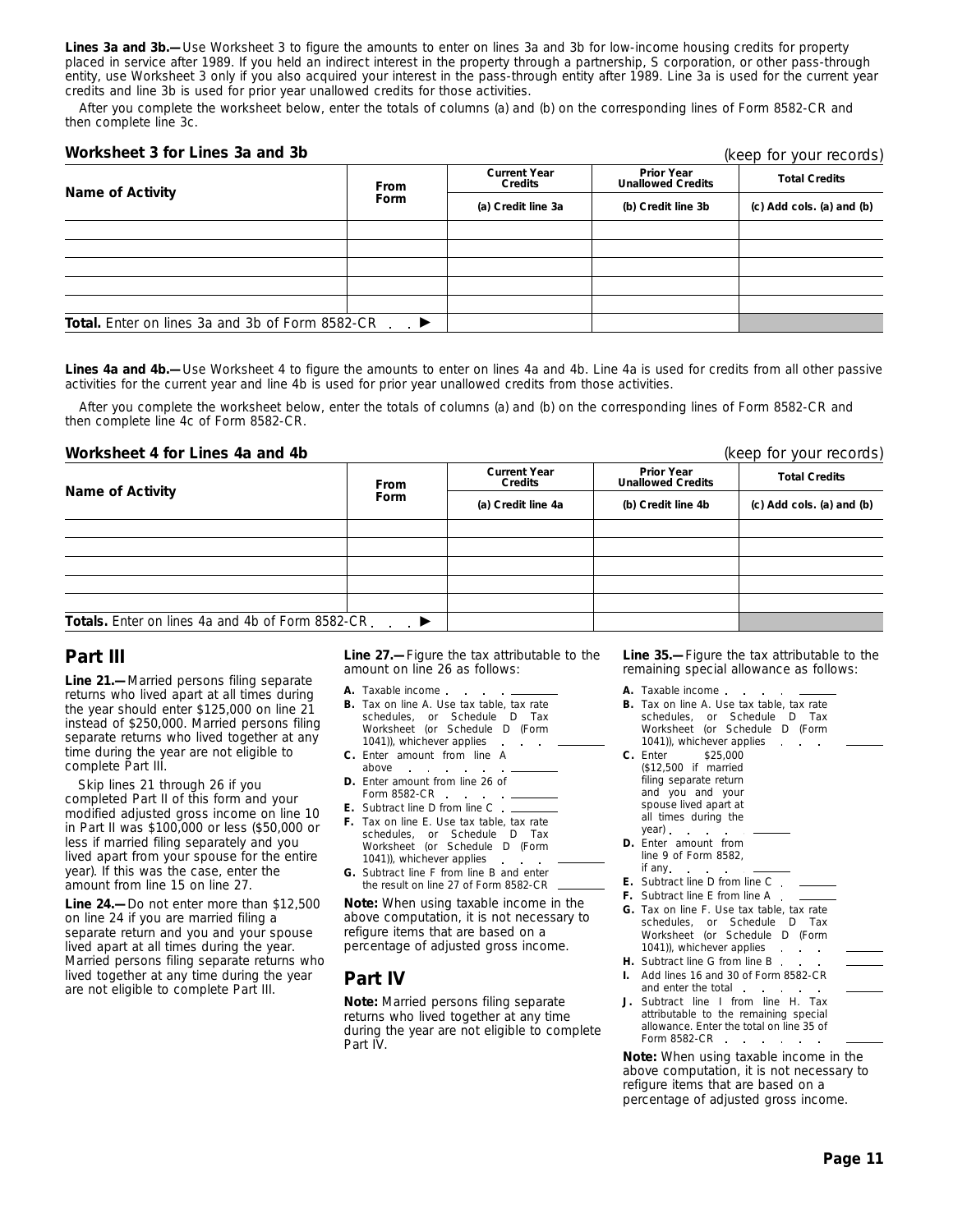# **Computation of Passive Activity Credit Allowed**

**Line 37.—**If you have only one type of credit, the amount on line 37 is the credit allowed for the year. Enter this amount on the form where it is normally reported. Your unallowed credit would be line 5 minus line 37.

Use Worksheets 5 through 9, whichever apply, below and on page 13, to allocate the allowed and unallowed credits if you have credits from more than one activity. Also use the worksheets if you must allocate the credits because they are reported on different forms.

Keep a record of each unallowed credit and the activity to which it belongs so you can claim the credit if it becomes allowable in a future year.

# **Part VI—Election To Increase Basis of Credit Property**

**Line 38.—**Check the box if the corporation elects to increase the basis of credit property it used in a passive activity by the unallowed credit that reduced the property's basis. The election is available for a fully taxable disposition of an entire interest in an activity for which a basis adjustment was made as a result of placing in service property for which a credit was taken. On such a disposition,

you may elect to increase the basis of the credit property immediately before the disposition (by an amount no greater than the amount of the original basis reduction) to the extent that the credit had not been previously allowed because of the passive credit limitations. The amount of the unallowed credit that may then be applied against tax is reduced by the amount of the basis adjustment.

No basis adjustment may be elected on a partial disposition of your interest in a passive activity or if the disposition is not fully taxable. The amount of any unallowed credit, however, remains available to offset the tax attributable to net passive and net active income.

### **Instructions for Worksheet 5**

Complete Worksheet 5 if you have an amount on line 1c of Form 8582-CR and you have credits from more than one activity.

**Column (a).—**Enter the credits from Worksheet 1, column (c), in column (a) of this worksheet.

**Column (b).—**Divide each of the credits shown in column (a) by the total of the credits in column (a) and enter the ratio for each of the activities in column (b). The total of all ratios should equal 1.00.

**Column (c).—**Multiply line 16 of Form 8582-CR by the ratios in column (b) and enter the result in column (c). If the total of this column is the same as the total of column (a), all of the credits for the activities in column (a) of this worksheet are allowed. Report them on the forms you normally report them on and complete Worksheet 6 if you have credits shown in Worksheet 2. Also complete Worksheet 7 or 8 if you have credits shown in Worksheet 3 or 4. If the total of column (a) is more than the total of column (c), complete column (d).

**Column (d).—**Subtract column (c) from column (a) and enter the result in this column. Also enter the name of each activity and the form the credit should be reported on in Worksheet 8 and enter the amount from column (d) of this worksheet in column (a) of Worksheet 8. Also complete Worksheet 6 or 7 if you have credits on line 2c or 3c of Form 8582-CR.

# **Worksheet 5 for Credits on Line 1a or 1b** (keep for your records)

| <b>Name of Activity</b>                                                                                                    | Form To Be<br>Reported on | (a) Credits (See<br>instructions.) | (b) Ratios<br>(See<br>instructions.) | (c) Special<br>Allowance (See<br>instructions.) | (d) Subtract<br>column (c) from<br>column (a) |
|----------------------------------------------------------------------------------------------------------------------------|---------------------------|------------------------------------|--------------------------------------|-------------------------------------------------|-----------------------------------------------|
|                                                                                                                            |                           |                                    |                                      |                                                 |                                               |
|                                                                                                                            |                           |                                    |                                      |                                                 |                                               |
|                                                                                                                            |                           |                                    |                                      |                                                 |                                               |
|                                                                                                                            |                           |                                    |                                      |                                                 |                                               |
|                                                                                                                            |                           |                                    |                                      |                                                 |                                               |
| Totals.<br>the contract of the contract of the contract of the contract of the contract of the contract of the contract of |                           |                                    | 1.00                                 |                                                 |                                               |

### **Instructions for Worksheet 6**

Complete Worksheet 6 if you have credits on line 2c of Form 8582-CR and you have credits from more than one activity.

**Column (a).—**Enter the credits from Worksheet 2, column (c), in column (a) of this worksheet.

**Column (b).—**Divide each of the individual credits shown in column (a) by the total of all the credits in column (a) and enter the ratios for each of the activities in column (b). The total of all the ratios should equal 1.00.

**Column (c).—**Multiply line 30 of Form 8582-CR by the ratios in column (b) and enter the result in column (c). If the total of this column is the same as the total of column (a), all the credits for the activities in column (a) of this worksheet are allowed. Report them on the forms you normally report them on and complete Worksheet 7 or 8 if you have credits shown in Worksheet 3 or 4 or amounts in column (d) of Worksheet 5. If the total of column (a) is more than the total of column (c), complete column (d).

**Column (d).—**Subtract column (c) from column (a) and enter the result in this column. Also enter the name of each activity and the form the credit should be reported on in Worksheet 8 and enter the amount from column (d) of this worksheet in column (a) of Worksheet 8.

**Worksheet 6 for Credits on Line 2a or 2b (keep for your records)** (keep for your records) **(d) Subtract column (c) from column (a) (c) Special Allowance** (See instructions.) **(b) Ratios** (See instructions.) **(a) Credits** (See instructions.) **Form To Be Name of Activity Totals** © **1.00**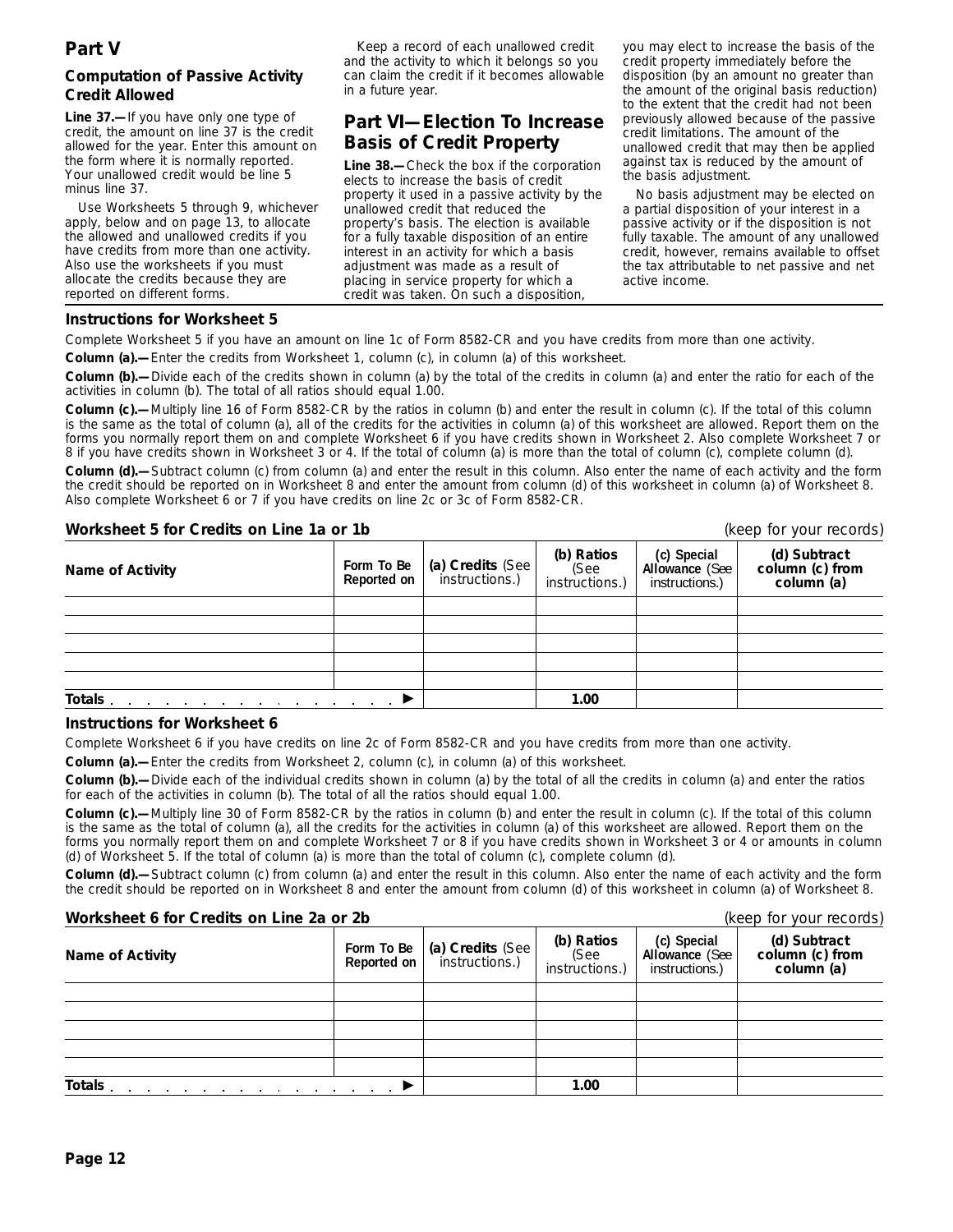#### **Instructions for Worksheet 7**

Complete Worksheet 7 if you have credits on line 3c of Form 8582-CR and you have credits from more than one activity.

**Column (a).—**Enter the credits from Worksheet 3, column (c), in column (a) of this worksheet.

**Column (b).—**Divide each of the individual credits shown in column (a) by the total of all the credits in column (a) and enter the ratios for each of the activities in column (b). The total of all the ratios should equal 1.00.

**Column (c).—**Multiply line 36 of Form 8582-CR by the ratios in column (b) and enter the result in column (c). If the total of this column is the same as the total of column (a), all the credits for the activities in column (a) of this worksheet are allowed. Report them on the forms you normally report them on and complete Worksheet 8 if you have credits shown in Worksheet 4 or amounts in column (d) of Worksheet 5 or 6. If the total of column (a) is more than the total of column (c), complete column (d).

**Column (d).—**Subtract column (c) from column (a) and enter the result in this column. Also enter the name of each activity and the form the credit should be reported on in Worksheet 8 and enter the amount from column (d) of this worksheet in column (a) of Worksheet 8.

| Worksheet 7 for Credits on Line 3a or 3b                                                                                   |                           |                                    |                                      |                                                 | (keep for your records)                       |
|----------------------------------------------------------------------------------------------------------------------------|---------------------------|------------------------------------|--------------------------------------|-------------------------------------------------|-----------------------------------------------|
| <b>Name of Activity</b>                                                                                                    | Form To Be<br>Reported on | (a) Credits (See<br>instructions.) | (b) Ratios<br>(See<br>instructions.) | (c) Special<br>Allowance (See<br>instructions.) | (d) Subtract<br>column (c) from<br>column (a) |
|                                                                                                                            |                           |                                    |                                      |                                                 |                                               |
|                                                                                                                            |                           |                                    |                                      |                                                 |                                               |
|                                                                                                                            |                           |                                    |                                      |                                                 |                                               |
|                                                                                                                            |                           |                                    |                                      |                                                 |                                               |
|                                                                                                                            |                           |                                    |                                      |                                                 |                                               |
| Totals.<br>the contract of the contract of the contract of the contract of the contract of the contract of the contract of |                           |                                    | 1.00                                 |                                                 |                                               |

#### **Instructions for Worksheet 8**

Complete Worksheet 8 if you have credits on line 4c of Form 8582-CR from more than one activity or reported on different forms, or you have amounts in column (d) of Worksheets 5, 6, or 7.

**Column (a).—**Enter the amounts, if any, from column (c) of Worksheet 4 and column (d) of Worksheets 5, 6, and 7.

**Column (b).—**Divide each of the credits in column (a) by the total of all the credits in column (a). The total of all the ratios should equal 1.00.

**Column (c).—**Complete the following computation:

| <b>B.</b> Enter line 37 of Form 8582-CR |  |  |  |  |  |  |
|-----------------------------------------|--|--|--|--|--|--|
|                                         |  |  |  |  |  |  |

**C.** Subtract line B from line A

Multiply line C by the ratios in column (b) and enter the results in column (c). Complete Worksheet 9 to determine the credits allowed for 1994.

#### **Worksheet 8—Allocation of Unallowed Credits** (*keep for your records*)

|                  |                           |                                    | $\frac{1}{2}$                     |                                              |  |
|------------------|---------------------------|------------------------------------|-----------------------------------|----------------------------------------------|--|
| Name of Activity | Form To Be<br>Reported on | (a) Credits (See<br>instructions.) | (b) Ratios (See<br>instructions.) | (c) Unallowed Credits<br>(See instructions.) |  |
|                  |                           |                                    |                                   |                                              |  |
|                  |                           |                                    |                                   |                                              |  |
|                  |                           |                                    |                                   |                                              |  |
|                  |                           |                                    |                                   |                                              |  |
|                  |                           |                                    |                                   |                                              |  |
| <b>Totals</b>    |                           |                                    | 1.00                              |                                              |  |

#### **Instructions for Worksheet 9**

**Column (a).—**Enter all the activities shown in Worksheet 8. The credits entered in column (a) of this worksheet should be the credits shown in column (c) of Worksheets 1, 2, 3, and 4 for the activities listed in Worksheet 8.

**Column (b).—**Enter the amounts from column (c) of Worksheet 8 in this column. These are your **unallowed credits for 1994. Column (c).—**Subtract column (b) from column (a). These are the **credits allowed for 1994.** The amounts in this column should be reported on the forms you normally use to report the credits.

#### **Worksheet 9—Allowed Credits** (keep for your records)

|                                                                                                                                                                                                                                           |                           |                                    |                                              | $\frac{1}{2}$                              |  |  |
|-------------------------------------------------------------------------------------------------------------------------------------------------------------------------------------------------------------------------------------------|---------------------------|------------------------------------|----------------------------------------------|--------------------------------------------|--|--|
| <b>Name of Activity</b>                                                                                                                                                                                                                   | Form To Be<br>Reported on | (a) Credits (See<br>instructions.) | (b) Unallowed Credits<br>(See instructions.) | (c) Allowed Credits<br>(See instructions.) |  |  |
|                                                                                                                                                                                                                                           |                           |                                    |                                              |                                            |  |  |
|                                                                                                                                                                                                                                           |                           |                                    |                                              |                                            |  |  |
|                                                                                                                                                                                                                                           |                           |                                    |                                              |                                            |  |  |
|                                                                                                                                                                                                                                           |                           |                                    |                                              |                                            |  |  |
|                                                                                                                                                                                                                                           |                           |                                    |                                              |                                            |  |  |
| Totals.<br>the contract of the contract of the contract of the contract of the contract of the contract of the contract of the contract of the contract of the contract of the contract of the contract of the contract of the contract o |                           |                                    |                                              |                                            |  |  |